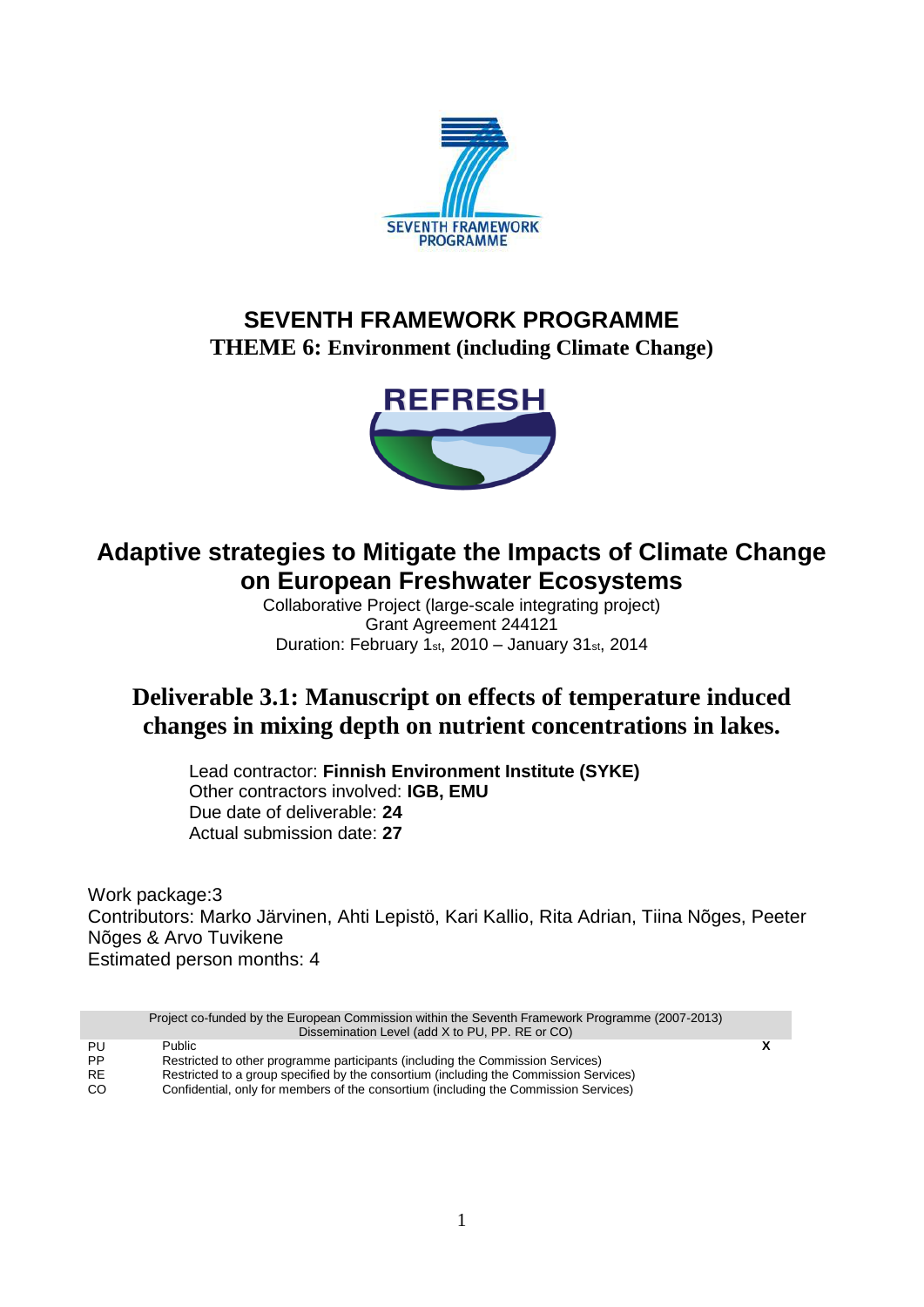## **Abstract**

This deliverable presents results from work undertaken on three shallow, eutrophic and frequently mixing European lakes, Säkylän Pyhäjärvi (Finland), Võrtsjärvi (Estonia) and Müggelsee (Germany). These were analysed to determine the importance of stratification and mixing episodes (thermal stability) in shaping the nutrient and oxygen concentrations in the water column, and the abundance and diversity of phyto- and zooplankton during summer. The results were obtained by analyzing high-frequency monitoring data for water temperature, dissolved oxygen, chlorophyll *a* and biomass of cyanobacteria, weekly to monthly data on inorganic and total nutrients, and the phytoplankton and zooplankton composition in June-August 2008-2011.

The thermal regimes of the study lakes were characterized by low water column stability and short stratification periods of 1-34 days in duration followed by a partial or complete mixing of the water column. During stratification, the partitioning of the concentrations of oxygen, inorganic nutrients (phosphorus and nitrogen) and iron (Fe) increased between the epi- and hypolimnion. Chlorophyll *a* and phytoplankton biomass were higher during mixing episodes/weak stratification in Pyhäjärvi and Võrtsjärvi. Increased mixing lead to a higher biomass of centric diatoms, but in Pyhäjärvi cyanobacteria were also favoured by the breakdown of stratification. Phyto- and zooplankton diversity (taxa richness, H', Evenness) were not clearly affected by different thermal regimes of the study period. The results show that shallow lakes can react rapidly to changing thermal regime and therefore their nutrient dynamics and functional traits of plankton are sensitive to temperatureinduced changes.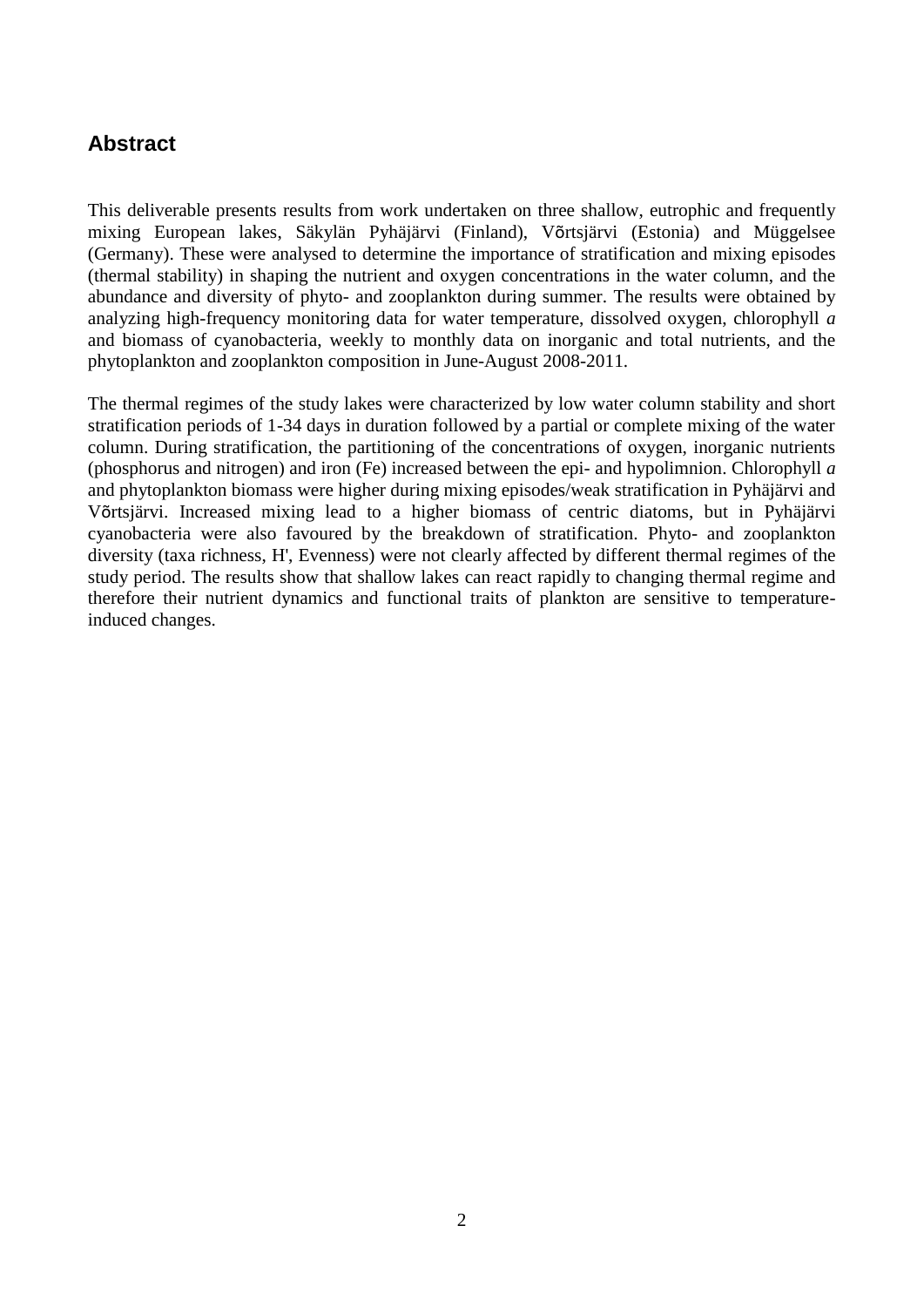| $\mathbf{1}$   | Manuscript                                                                                                                                                                     |
|----------------|--------------------------------------------------------------------------------------------------------------------------------------------------------------------------------|
| $\overline{2}$ |                                                                                                                                                                                |
| 3              | Mixing induced changes in nutrients and plankton in shallow European lakes                                                                                                     |
| $\overline{4}$ |                                                                                                                                                                                |
| 5              |                                                                                                                                                                                |
| 6              | Marko Järvinen <sup>1</sup> , Arvo Tuvikene <sup>2</sup> , Peeter Nõges <sup>2</sup> , Rita Adrian <sup>3</sup> , Ahti Lepistö <sup>1</sup> , Kari Kallio <sup>1</sup> , Jouko |
| $\overline{7}$ | Sarvala <sup>4</sup> , Marjo Tarvainen <sup>5</sup> & Anne-Mari Ventelä <sup>5</sup>                                                                                           |
| 8              |                                                                                                                                                                                |
| 9              | <sup>1</sup> Finnish Environment Institute (SYKE), Freshwater Centre, The Jyväskylä Office, Survontie 9                                                                        |
| 10             | (Technopolis), FI-40500 Jyväskylä, Finland                                                                                                                                     |
| 11             | <sup>2</sup> Centre for Limnology, Institute of Agricultural and Environmental Sciences, Estonian University                                                                   |
| 12             | of Life Sciences, 61117 Rannu, Tartumaa, Estonia                                                                                                                               |
| 13             | <sup>3</sup> Leibniz-Institute of Freshwater Ecology and Inland Fisheries, Dept. of Shallow Lakes and                                                                          |
| 14             | Lowland Rivers, Müggelseedamm 310, DE-12587 Berlin, Germany                                                                                                                    |
| 15             | <sup>4</sup> University of Turku                                                                                                                                               |
| 16             | <sup>5</sup> Pyhäjärvi Institute, Sepäntie 7, Ruukinpuisto, FI-27500 Kauttua, Finland                                                                                          |
| 17             |                                                                                                                                                                                |
| 18             |                                                                                                                                                                                |
| 19             | Corresponding author: Marko Järvinen                                                                                                                                           |
| 20             | e-mail: marko.jarvinen@environment.fi, tel. +358-400-148758, fax +358-14-4497192                                                                                               |
| 21             |                                                                                                                                                                                |
| 22             |                                                                                                                                                                                |
| 23             | This paper has not been submitted elsewhere in identical or similar form, nor will it be during the                                                                            |
| 24             | first three months after its submission.                                                                                                                                       |
| $\sim$ $\sim$  |                                                                                                                                                                                |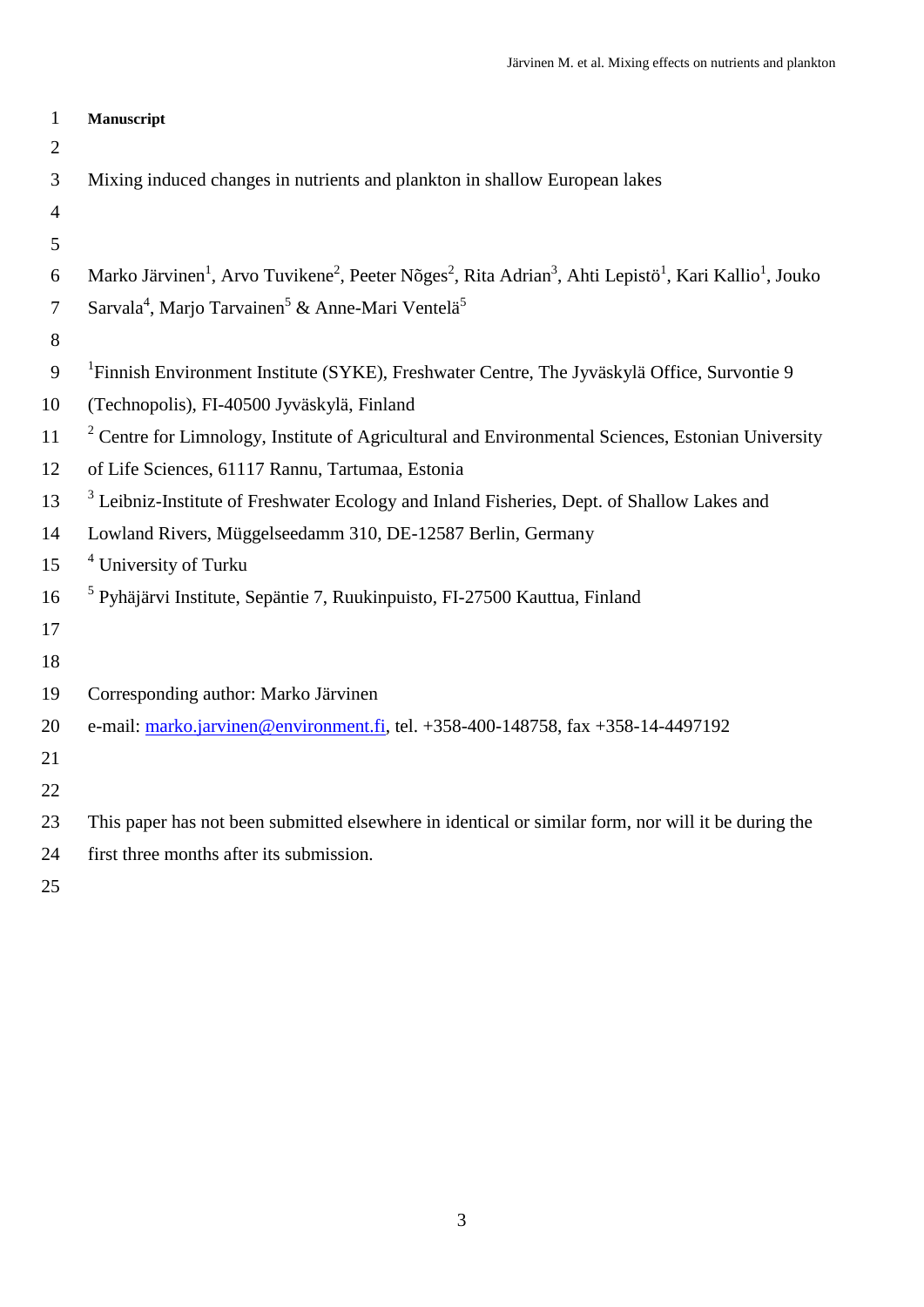### **Abstract**

 Effects of stratification and mixing events on the concentrations of nutrients, and the abundance and diversity of phyto- and zooplankton during summer were studied in three shallow polymictic lakes in Northern and Central Europe using frequent data on water temperature, dissolved oxygen, chlorophyll *a* and biomass of cyanobacteria, and weekly to monthly data on inorganic and total nutrients, and phytoplankton and zooplankton composition. During 2008-2011 the thermal regime of lakes in June-August was characterized by low water column stability (Schmidt stability of <3.5 J m<sup>-2</sup>) and short stratification periods of 1-34 days in duration followed by a partial or complete mixing of the water column. During stratification, the contrasts of the concentrations of oxygen, inorganic nutrients (phosphorus and nitrogen) and iron increased between epi- and hypolimnion. Concentrations of chlorophyll *a* and the phytoplankton biomass were higher during mixing episodes. Changes in mixing also affected phytoplankton species composition with e.g. more centric diatoms during mixing. Phyto- and zooplankton diversity (taxa richness, H', evenness) were not clearly influenced by different mixing or stratification episodes. The results show that shallow polymictic lakes can react rapidly to changing thermal regime and therefore their nutrient dynamics and functional traits of plankton are sensitive to temperature-induced changes. 

### **Keywords**

 mixing, thermal stratification, stability, phytoplankton, zooplankton, plankton diversity, lakes, climate change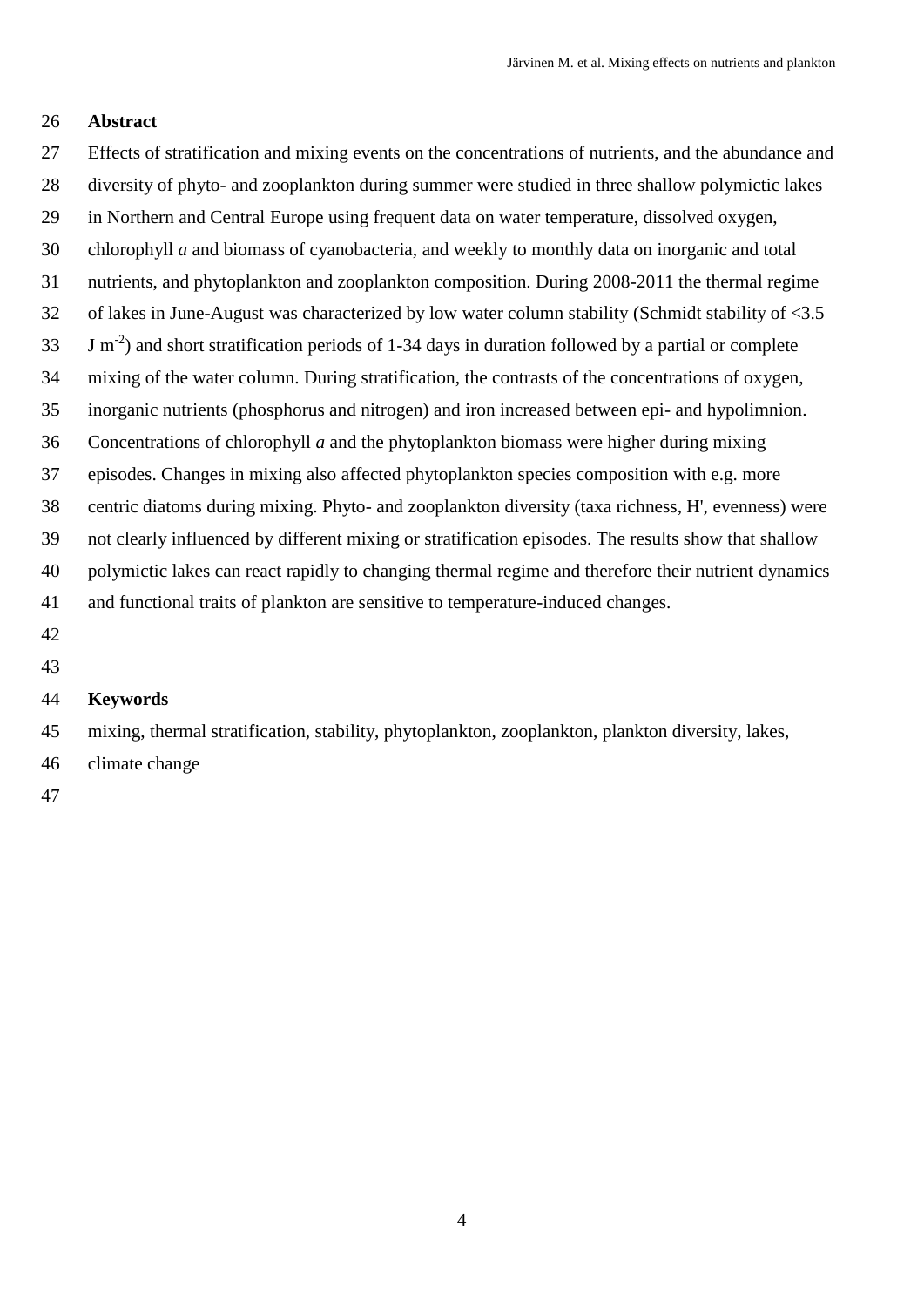#### **Introduction**

 Climate change with increased air temperatures and changes in cloud cover, radiation and wind speed affect the heat content and stratification of lakes (Saloranta et al. 2009, Arvola et al. 2010, Jones et al. 2010, Forsius et al. 2010). Water temperature changes have direct effects on the chemical and biological processes in the water column and sediments, e.g. by affecting growth rates, metabolism and microbial processes (e.g. Montagnes et al. 2008, Pettersson et al. 2010). In turn, indirect temperature effects on lakes occur largely via changes in stratification and mixing, the key factors of lake ecosystems that affect oxygen conditions, and nutrient recycling in the water column (Forsius et al. 2010) and the distribution, abundance and composition of plankton (Reynolds 2002, Nõges et al. 2010, Wagner & Adrian 2011). During summer and autumn, intermittent partial or complete breaking of stratification increases mixing and upwelling of nutrients to the epilimnion, and the extent of ecosystem response typically depends on how long mixing continues or a new stratification period prevails. The upwelling of nutrient-rich waters in lakes is often followed by phytoplankton blooms, largely diatoms (e.g. Willén 1991, Wilhelm & Adrian 2008).

 Response to meteorological forcing differs between the lakes depending on their morphometry, trophic state, water colour and geographic location (Snucins & Gunn 2000, Gerten & Adrian 2001, 2002, Houser 2006, Saloranta et al. 2009, Jones et al. 2010). For instance, in deep dimictic lakes temperature induced changes in thermal characteristics (e.g. in hypolimnetic water temperatures) are discernible over long periods whereas is shallow and frequently mixing polymictic lakes the temperature induced signal may disappear rapidly (Gerten & Adrian 2002, Arvola et al. 2010). Similarly the species-specific responses among planktonic taxa to changes in stratification/mixing regime are diverse. In eutrophic lakes, prolongation of thermal stratification has typically lead to higher proportions of cyanobacteria, lower proportions of cold water preferring and mixing sensitive diatoms, and to zooplankton composition with species which have high thermal tolerances (e.g. the copepods of the genus *Thermocyclops*) or which can grow fast at high temperatures, e.g. the rotifers (Paerl & Huisman 2008, Wagner & Adrian 2009, 2011, Kosten et al. 2012). Changes in zooplankton biomass and species composition in the pelagial of shallow lakes are often related to trophic state, rather than to summer climate (Gyllström et al. 2005). However, strong temperature rises during extended thermally stratified events showed a significant correlation with the increase in thermophilic copepod species on small temporal scales (Wagner and Adrian 2011). Shurin et al. (2010) nicely disentangled variability in temperature versus nutrients affecting zooplankton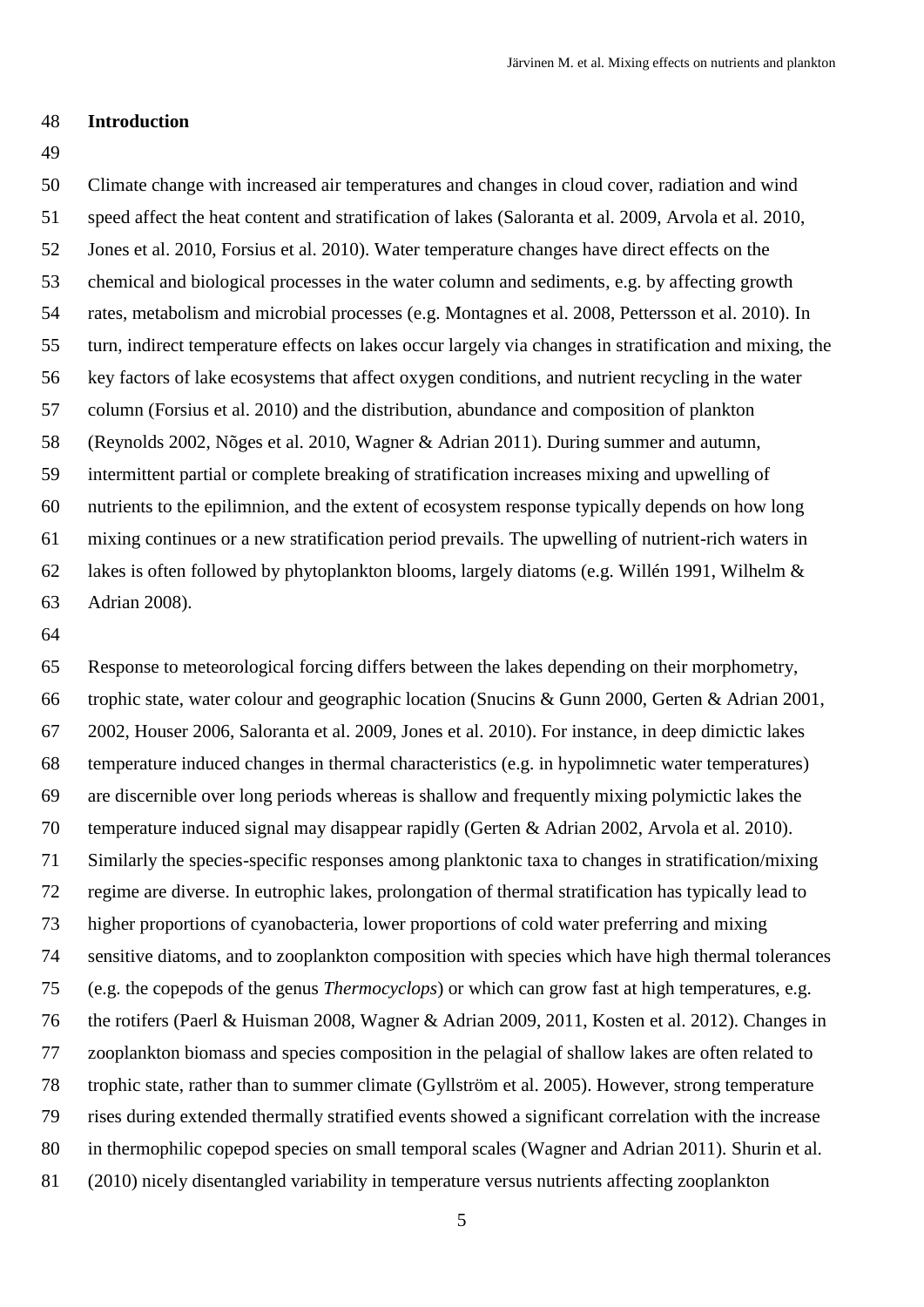diversity. Their results suggested that temporal fluctuations in the chemical environment tend to exclude zooplankton species while temperature variability promotes greater richness. The results indicated that anthropogenic increases in temporal variability of future climate may have profound effects on biodiversity.

 It has been experimentally shown that environmental variability at intermediate scales of 20-200 hours tend to preserve species diversity of phytoplankton, while higher frequencies of disturbance lead to decreases in phytoplankton diversity (Reynolds 1988, Flöder & Sommer 1999). Also, modeling of mixing processes has suggested that turbulent mixing is a major determinant of the species composition of phytoplankton blooms. In well mixed environments the species with low critical light intensity should dominate whereas during stratification they should be replaced by species that can better adjust their position in relation to light gradient (Huisman et al. 1999). Analysis of long time-series from the German polymictic lake Müggelsee suggest that the climate induced changes in thermal regime may affect more the relative composition of phyto- and zooplankton and key functional traits (e.g. N-fixation), but have less influence on the total diversity (Wagner & Adrian 2011). Phytoplankton compositional responses to changes in mixing can also be considered in terms of functional groups (Reynolds 1988, Reynolds et al., 2002, Padisák et al. 2009). Wilhelm and Adrian (2008) showed that in a shallow and eutrophic Müggelsee the functional groups C (vernal diatoms, e.g. *Stephanodiscus*) and X2 (eutrophic nanoplankton, e.g. *Chrysochromulina*) correlated significantly with the depth of thermocline or with the stratification intensity.

 Here we present results of the effects of changes in mixing and stratification on nutrient concentrations and plankton abundance and diversity in three shallow, eutrophic and polymictic lakes located in different regions of Europe (Finland, Estonia and Germany). In the analysis we use water column stability, derived from high-frequency water temperature monitoring, as a proxy for stratified and mixed periods and focus on the stability effects on phosphorus and nitrogen concentrations, the abundance and biomass of phyto- and zooplankton, and plankton diversity (species richness, diversity and community composition) during summer.

- 
- **Methods**

113 Study sites

 The study sites represent shallow polymictic lakes located in Northern and Central Europe (Table 1). Müggelsee (SE Berlin, Germany) is a eutrophic lake that has a short retention time (25-28 weeks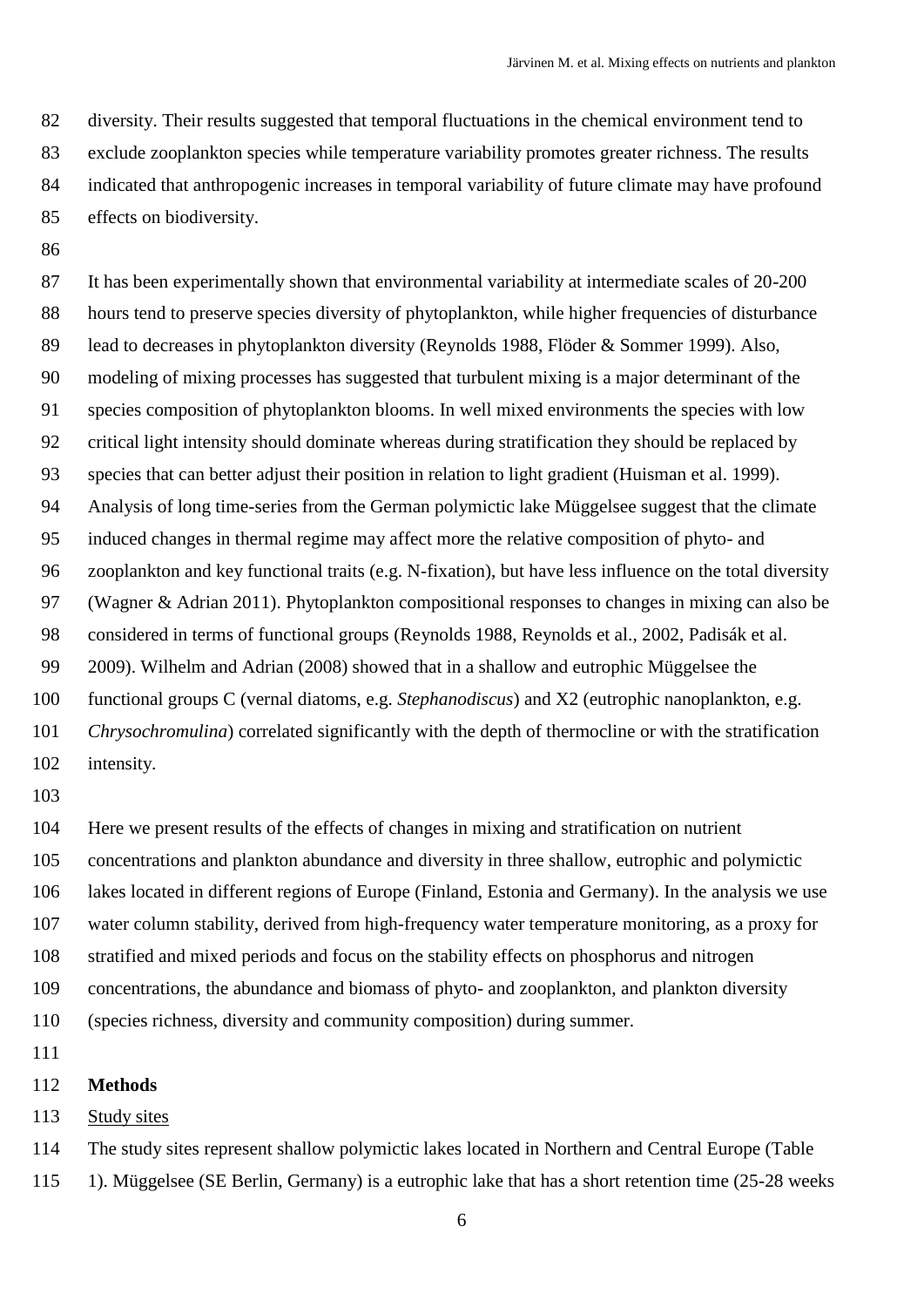in June-August, Wilhelm & Adrian 2008). The lake has been intensive studied for a long time for the ecosystem responses to climate change (e.g. Adrian et al. 1999, Gerten & Adrian 2001, Wilhelm & Adrian 2008, Wagner & Adrian 2009, 2011). A more comprehensive limnological characterization of the lake is presented in Driescher et al. (1993). L. Võrtsjäv (Estonia) is the second largest lake in the Baltic countries and the largest domestic water body in Estonia. In most areas of the lake the depth is less than 3 m. Ecosystem of the lake is strongly affected by fluctuations in water level (Nõges et al. 2003). As for Müggelsee the ecosystem responses of L. Võrtsjärv to the climate-related variation have been widely studied (see e.g. references in Nõges et al. 2010). L. Pyhäjärvi (SW Finland) is a large and shallow lake suffering from eutrophication. The lake has been intensively studied for decades and it has been the object of restoration activities for >20 years (Ventelä et al. 2011). The biggest concerns with the status of Pyhäjärvi are related to external nutrient loads and how they are influenced by the changing climate.

#### Data:

 The study is largely based on the analysis of high-frequency (hourly-daily-weekly) monitoring data from June-August 2008-2011. For Müggelsee, profiles of water temperature and oxygen were measured weekly from the depth of 0-7.5 m at 0.5 m intervals. Chemical data were collected weekly during stratification from integrated samples representing the upper water layer (0.5-3.5 m; epilimnion) and the lower water layer (4.5-7.0 m, hypolimnion), and during the mixing periods from the whole water column (0-7.0 m). The separation of the upper and lower water layers during the stratified period does not always correspond to the epilimnion and hypolimnion as determined by the thermocline depth (Wilhelm & Adrian 2008). Phytoplankton samples were taken as integrated samples from the epilimnion (0-3.5 m), and the composite zooplankton samples integrating the whole water column.

 For Võrtsjärv, daily temperature profiles were measured in 2009-2011 from the surface (0.5-1.0 m) to the depth of 4 m at 0.5-1.0 m intervals. Oxygen and chlorophyll *a* concentrations were measured daily from the depth of 0.5-1.0 m. Cyanobacterial abundance was recorded daily in late summer- autumn 2009 and throughout the summer in 2010 using a YSI 6131 sensor, which measures the 145 fluorescence in phycocyanin. The results were converted to cyanobacterial cells numbers  $(ml^{-1})$  by calibration with counted samples. Since L. Võrtsjärv is shallow and usually well mixed, water 147 chemistry has only been monitored monthly from the integrated 2-L samples mixed from the depths of 0.5 m, 1 m, 2 m, and up to the depth of 6 m, depending on water level. Integrated phyto- and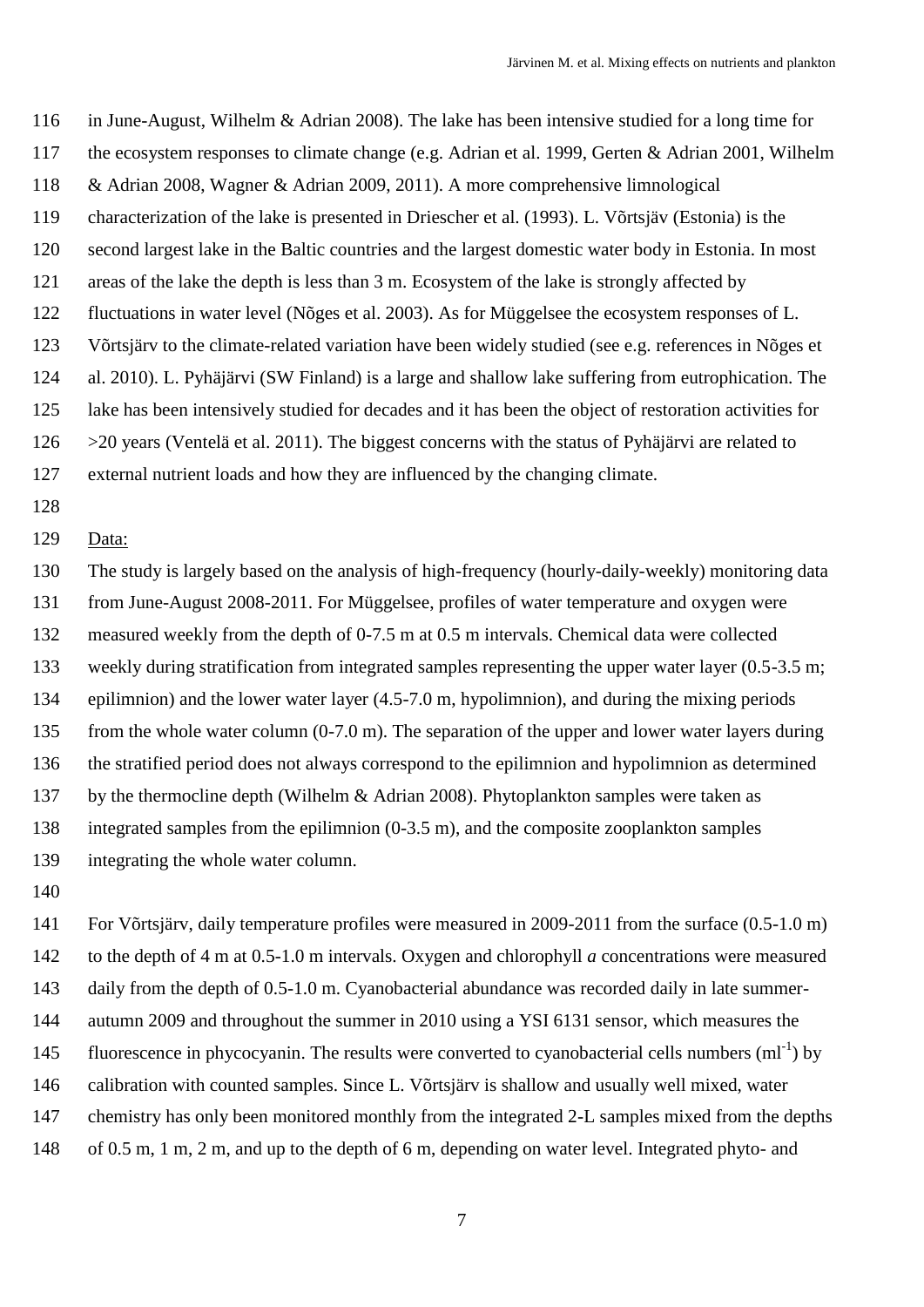zooplankton composition samples, representing the uppermost 4 m of the water column, have been taken monthly.

For Pyhäjärvi, vertical profiles of water temperature and oxygen (Marvet sensors) have been

 recorded hourly from the deepest part of the lake at the depths of 1.5, 5, 10, 15 and 19 m in 2008 154 (August  $19^{th}$ ), and in 2009 from the depths of 5, 10 and 19 m (May-October). Turbidity (S::can Nitro::lyser, spectral 200-700 nm), chlorophyll *a* and the biomass of cyanobacteria (Trios Micro Flu chlorophyll fluorescence at 470/685 nm, Trios Micro Flu blue fluorescence at 625/655 nm, respectively) have been recorded hourly during the same periods at the depth of 1 m. In 2010-2011 the automatic measuring station of Pyhäjärvi located close to the River Yläneenjoki sub-catchment in the shallow southern part of the lake. Data from these years were excluded from the analysis because of the shallowness of the site, and the fact that water chemistry and plankton data have been collected in the deepest part of the lake located several kilometers apart. Water chemistry data was collected from the depths of 1, 5, 10, 15, 20 and 24 m in 2008 and in 2009-2011 from the depths of 1, 15 and 24 m. The results from the depths of 0-5 and 15-24 m were averaged to represent epi- and hypolimnion, respectively. Phytoplankton data has been collected biweekly to monthly from the deepest part of the lake. In the study the phytoplankton results of both SYKE (0-2 m integrated samples) and the Pyhäjärvi Institute (0-5 m integrated samples) were used. Comparison of results of eight phytoplankton samples taken during the same day by both institutes 168 showed that the results of phytoplankton total biomass and composition do not differ  $(p>0.5$ , Wilcoxon paired-sample test), and for those days the results from the both analysis were averaged. 171 Soluble reactive phosphorus (SRP), total phosphorus (TP), nitrate-  $(NO<sub>3</sub> - N)$  or nitrite+nitrate-172 nitrogen  $(NO_2 + NO_3 - N)$ , total nitrogen (TN) and iron (Fe) were analyzed using standard methods (e.g. APHA, 2000). Stability of the water column was estimated by calculating the Schmidt stability (J m<sup>-2</sup>) from the daily/weekly water temperature profiles. The stratification periods were distinguished to represent weak stratification and/or mixing periods by using the stability criterion 176 of  $>3.5$  Jm<sup>-2</sup>, which corresponded well with the water temperature difference exceeding 1 °C between the surface and the deeper water layers (Müggelsee 0-1 m vs. 5.0 m, Võrtsjärv 0-1m vs. 4.0 m and Pyhäjärvi 5m vs. 19 m) (Table 2). The temperature difference criterium of 1 °C between the surface and deep water layers has earlier been used to define stratification of L. Müggelsee by Wilhelm and Adrian (2008). In our study the difference in temperature was >1°C only in fours 181 cases when the stability was  $\leq 3.5$  J m<sup>-2</sup>.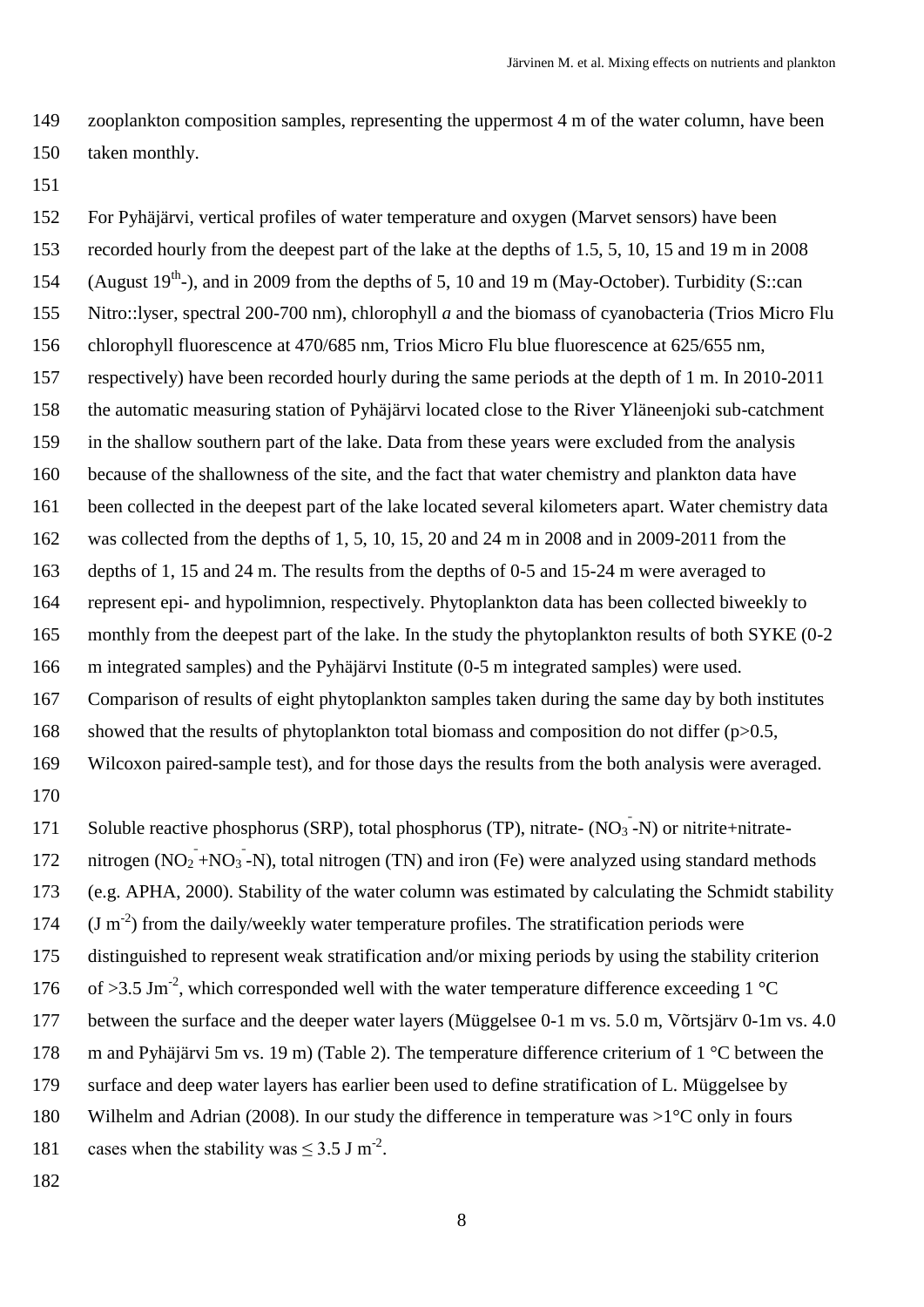Quantitative phyto- and zooplankton composition data was used to estimate effects of stratification

- and mixing on the diversity of plankton by using the following parameters: the Shannon-Wiever
- diversity index (H') calculated from biomass (for phytoplankton) and from abundance (for

zooplankton), Evenness, the total number of taxa, and the number of taxa of selected phytoplankton

groups. Number of taxa was estimated using species data for phytoplankton and genus level data for

- zooplankton using. In all the studied lakes plankton counting and identification has been carried out
- using harmonized methods which guarantees the comparability of results between different years
- (e.g. CEN 15204, 2006).
- 

## Statistical analyses

Nonparametric Mann-Whitney U was used to test differences in water chemistry and plankton

community properties between stratified and non-/weakly stratified periods, and for the

phytoplankton samples of L. Säkylän Pyhäjärvi taken by SYKE and the Pyhäjärvi Institute at the

same time. Relationships between water stability, and water chemistry and properties of plankton

were studied using Spearman correlation analysis.

### **Results**

201 The lakes were mostly mixing or had a weak stratification  $(\leq 3.5 \text{ J m}^{-2})$  during June-August in 2008-202 2011 (Fig. 1). The periods of stratification, with a Schmidt stability of  $>3.5$  J m<sup>-2</sup>, were found in Müggelsee on 37 days (38 % of the study period), in Võrtsjärv only on 6 days (3 %) and in Pyhäjärvi on 36 days (52 %; summer 2009) (Table 2). The strength of stratification was rather low 205  $(3.5-62 \text{ J m}^2)$  also during the stratified periods and the duration of stratification lasted typically less 206 than one week  $(1-34 \text{ days})$  (Fig. 2, Table 3).

 For physical and chemical properties, the stratified periods were characterized by higher surface 209 water temperature, and for Müggelsee also by higher  $NO<sub>3</sub>+NO<sub>2</sub>-N$  concentrations in the epilimnion compared to the periods of weak stratification/mixing (Table 3). During the stratified periods, the hypolimnetic oxygen concentrations were lower , whereas the concentrations of inorganic P and N 212 fractions (SRP, NH<sub>4</sub>-N, NO<sub>3</sub>+NO<sub>2</sub>-N), total P, and Fe were higher in Pyhäjärvi and Müggelsee than during the mixing periods (Mann-Whitney U test, p<0.05). For Võrtsjärv, the differences between epi- and hypolimnion could not be studied due to integrated water samples that did not separate the two water layers.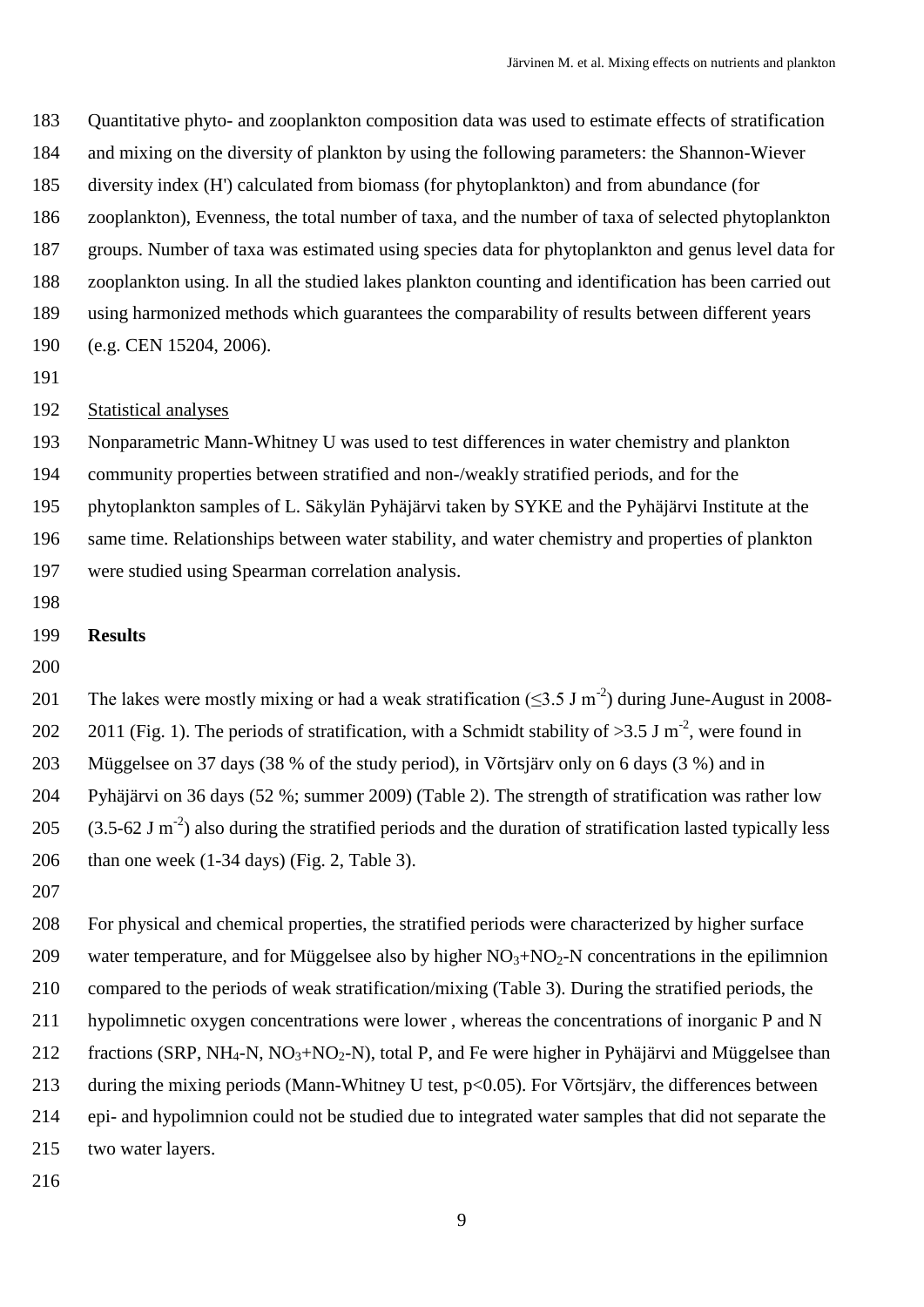Chlorophyll *a* concentrations and the total biomass of phytoplankton increased during mixing periods in Pyhäjärvi, while in Müggelsee and Võrtsjärv the difference could be found only for chlorophyll *a*. Effects of different stratification and mixing events on phytoplankton composition were discernible foremost at the order and/or class level, while no clear differences were found in the diversity properties (taxa richness, Shannon diversity index and Evenness) (Table 4). During mixing enhanced biomass of cyanobacteria and diatoms was observed. As for diatoms the increase was larger for centric diatoms (order Eupodiscales). We found negative relationship between stability and total biomass of cyanobacteria in Pyhäjärvi in May-October 2009 (Figure 3). There the breakdown of stratification was followed almost immediate by the increase in cyanobacteria, and the stability and cyanobacteria followed each other as mirror images throughout the season.

Typically one to seven phytoplankton taxa contributed >5% to the total phytoplankton biomass both

during stratified and non-stratified periods (Table 4). For Müggelsee, the taxa that generally

contributed >5% to total biomass of phytoplankton during the stratified periods were: the

cyanobacteria *Aphanizomenon flos-aquae*, several *Anabaena* species (*A*. *flos-aquae*, *A*. *circinalis*, *A*.

*crassa*, *A*. *smithii*), *Planktothrix agardhii* and *Microcystis* spp., the diatoms *Aulacoseira granulata*,

small centric diatoms and *Diatoma tenuis*, the dinoflagellates *Peridinium* spp. and *Kolkwitziella* 

*acuta*, and the cryptomonads *Cryptomonas* and *Plagioselmis*. Chlorophyte taxa (*Oocystis*,

*Pediastrum boryanum*, *P*. *duplex*, *Phacotus lenticularis*, *Closterium* and *Mougeotia*) and the

prymnesiophyte *Chrysochromulin*a had a larger biomass contribution to the total biomass

occasionally, typically only at individual time periods. During mixing episodes, the dominant taxa

in Müggelsee were largely the same: *Aphanizomenon flos-aquae*, *Anabaena flos-aquae*, *A*. *crassa*,

*Anabaena* sp., *Microcystis* spp., *Aulacoseira granulata*, small centric diatoms, *Diatoma tenuis*,

*Peridinium* spp., *Ceratium* spp., *Kolkwitziella acuta*, *Cryptomonas* and *Plagioselmis*.

 For Võrtsjärv, phytoplankton composition data was only available from the mixing periods, and then the biomass was dominated (>5% of total biomass in the sample) by many taxa preferring turbulent conditions: the cyanobacteria *Aphanizomenon skujae*, *Limnothrix planctonica* and *L*. *redekei* (*Limnothrix* taxa contributed together 40-75% of the total biomass in each sample), the dinoflagellates *Ceratium hirundinella* and *Peridinium* spp, the cryptophyte *Cryptomonas* spp., and the diatoms *Aulacoseira* sp., *Aulacoseira ambigua* and *Stephanodicus astraea*. The high biomass contribution of the benthic diatom *Surirella robusta* in one sample indicated resuspension from the lake bottom sediments.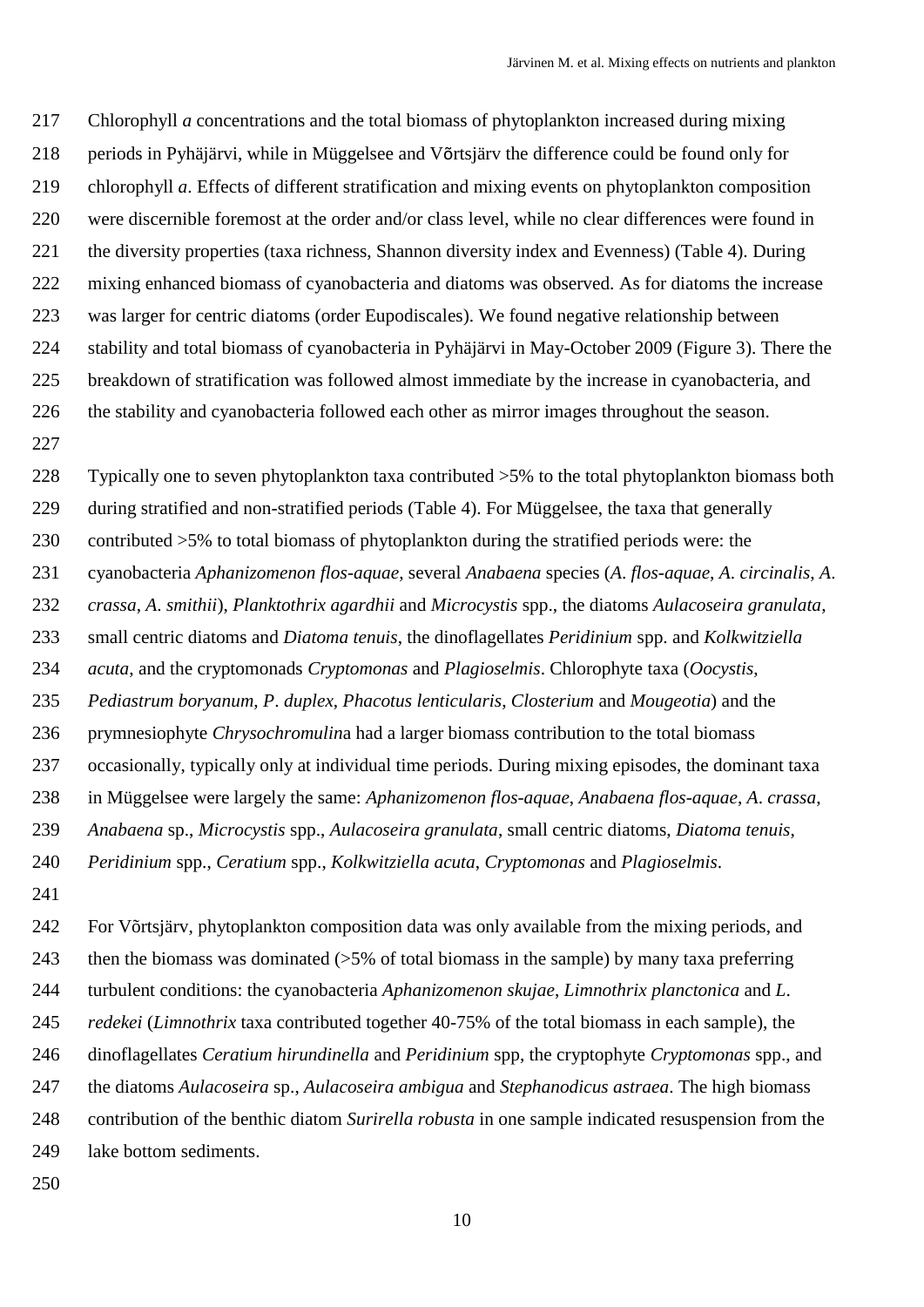- For Pyhäjärvi, the number of phytoplankton taxa with >5% biomass share during stratification was
- less than in Müggelsee, and was comprised of one cyanobacterium taxon (*Gomposphaeria*
- *aponina*), four diatom taxa (*Asterionella formosa*, *Fragilaria crotonensis*, *Tabellaria flocculosa* and
- *T*. *flocculosa* v. *asterionelloides*) and two dinoflagellate taxa (*Ceratium hirundinella* and
- *Gymnodinium* spp.). As for Vortsjärv, the large diatom *Surirella robusta*, typically occurring in the
- sediment, co-dominated the phytoplankton biomass in two samples taken during stratification. The
- same taxa had often >5% share of the total phytoplankton biomass during the mixing/weak
- stratification together with the straight and curved *Anabaena* filaments, *Cryptomonas* spp.,
- *Plagioselmis lacustris*, unidentified centric diatoms, *Cyclotella meneghiniana*, *Melosira varians*,
- the chrysophytes *Mallomonas akrokomos*, *M*. *caudata* and *Uroglena* sp., and the prymnesiophyte
- *Chrysochromulina* sp.. During mixing events the cyanobacteria taxa *Anabaena* and *Planktothrix*
- 262 increased ten-fold in biomass, although their biomasses were still rather low  $(0.07-0.1 \text{ mg l}^{-1})$ . Also
- the total biomass of littoral/benthic algal taxa (e.g. the diatoms *Surirella* and *Entomoneis*) increased
- three-fold during mixing.
- 

 Diversity and abundance of zooplankton (total number of individuls, taxa number H' diversity and evenness) did not differ between the stratification and mixing episodes (Table 4).

**Discussion**

 The thermal regime of our study lakes with frequent disruptions in stratification differs from that normally found in dimictic lakes where stable thermal stratification with little interannual variability in water temperature prevails from the onset of stratification in early summer to autumn partial degradation of stratification and the following complete turnover in autumn (Nõges et al. 2011). In our lakes, the average water temperature difference during stratification between the surface and bottom water layers of Müggelsee and Säkylän Pyhäjärvi were approximately only 3 °C, because of already warm hypolimnetic waters. This resulted in a relatively low water column stability making lakes prone to wind induced mixing and internal seiche effects (e.g. Wilhelm & Adrian 2008). [Comment to somewhere , that stratification in the years considered here never (?) surpassed critical

- lengths of >3 weeks to promote cyanobacteria dominance in Müggelsee…..]
- 
- 
- The most discernible difference between the strength of stability and chemical parameters were, as
- 282 expected, lower dissolved  $O_2$  concentrations in the hypolimnion and the increased concentrations of
- inorganic P and N, and Fe in the hypolimnion (e.g. Niemistö et al. 2009). In Müggelsee the
- 284 dissolved  $O_2$  concentrations in the hypolimnion were clearly higher during stratification than in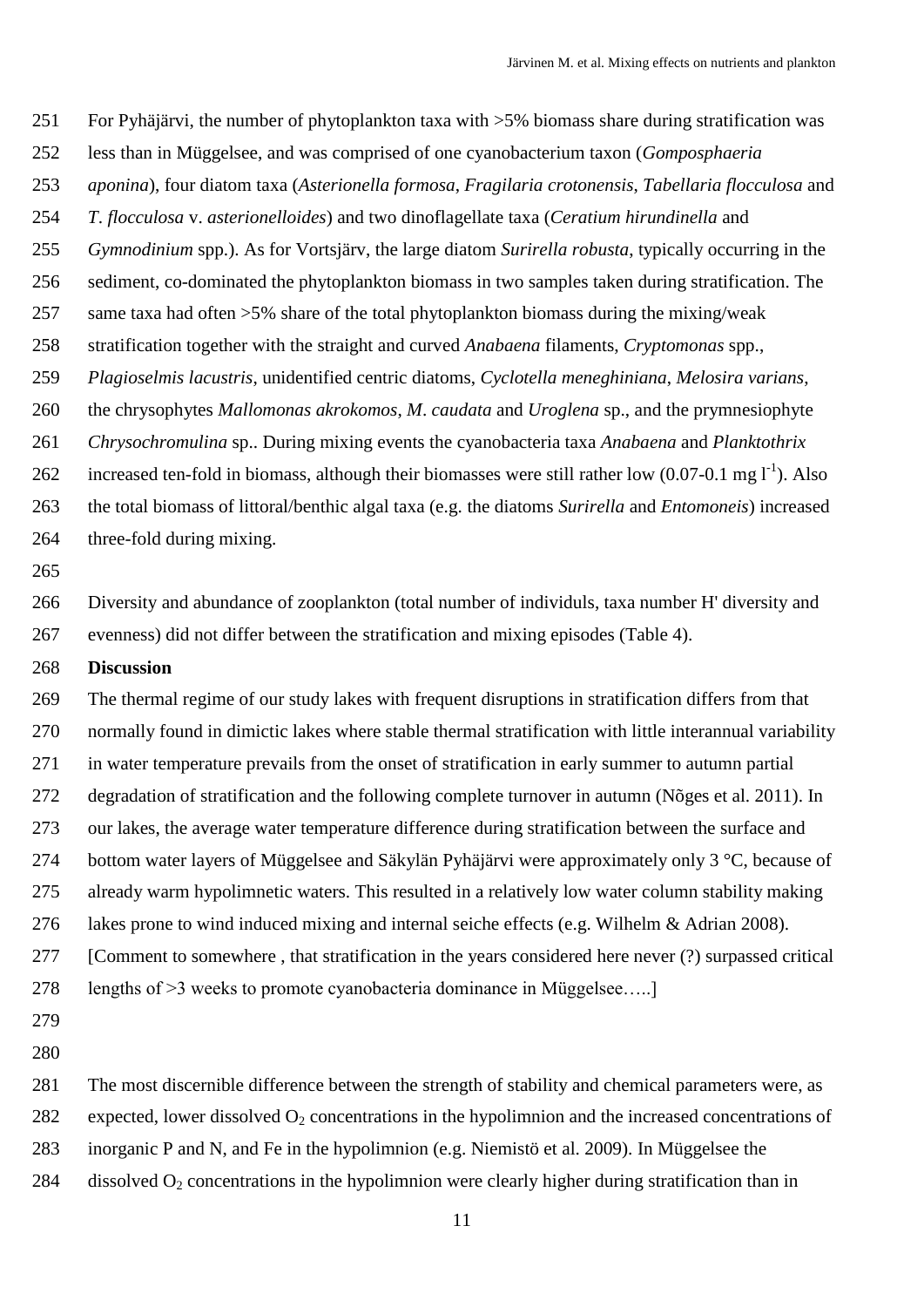Säkylän Pyhäjärvi, suggesting that Säkylän Pyhäjärvi may be more prone than Müggelsee to 286 depletion of  $O_2$  that promotes internal nutrient pulses (Wilhelm and Adrian 2008). Accumulation of inorganic nutrients in the hypolimnion during stratified periods and their transport to surface waters by mixing after the breakdown of stratification increased phytoplankton biomass in the epilimnion during summer, a phenomenon reported already earlier for Müggelsee (Wilhelm and Adrian 2008, Wagner and Adrian 2009). This suggests that the alternation of stratification and mixing episodes during summer in shallow eutrophic and polymictic lakes supplies recycled nutrients to the epilimnion and thus diminishes phosphorus limiting conditions for phytoplankton growth (see Padisák et al. 2010).

 Cyanobacteria and the diatoms, in particular the centric taxa belonging to the order Eupodiscales increased during periods of mixing. In addition to increased nutrients the increase in diatoms results from the increased turbulence as the diatoms are good competitors during such conditions (Willén 1991). However, it is evident that part of the increase in the biomass of cyanobacteria and diatoms resulted from resuspension of sedimented algal cells back to the water column (Nõges et al. 2010). This was supported by the increased turbulence (Table 3) during mixing periods and also by the higher total biomass of benthic/littoral diatom taxa with heavy frustules in the pelagial samples; the taxa that would otherwise sediment rapidly to the bottom.

 Intermittent disturbances, like the mixing events, have been suggested to be responsible for high species diversity (Connell 1978, Polishchuk 1999), which is also experimentally shown for lakes (Gaedeke & Sommer 1986, Flöder & Sommer 1999). Flöder and Sommer (1999) found a clear maximum in phytoplankton diversity at the intermediate disturbance interval of six days under controlled field experiments, and a decrease in diversity with high frequency of disturbance. In our lakes, taxa richness or Shannon diversity [use the same name always] did not differ during the stratification and mixing episodes, possibly because our plankton composition data was, with the exception of Müggelsee, rather limited for comparison. It is possible that diel variations in stability of polymictic lakes (see Wilhelm & Adrian, 2008) in concert with frequent seasonal mixing maintained the level of turbulence that was for most of the summer intense and frequent enough to control phytoplankton competition (Polishchuk 1999). In contrast, during longer periods of mixing, evenness of phytoplankton decreased, as a result of higher biomass proportions of a rather few cyanobacterial and diatom taxa that benefited from turbulence. Earlier Wilhelm and Adrian (2008) and Wagner and Adrian (2011) have pointed out that albeit the diversity as such does not necessarily change due to changes in thermal regime, there can be changes in important functional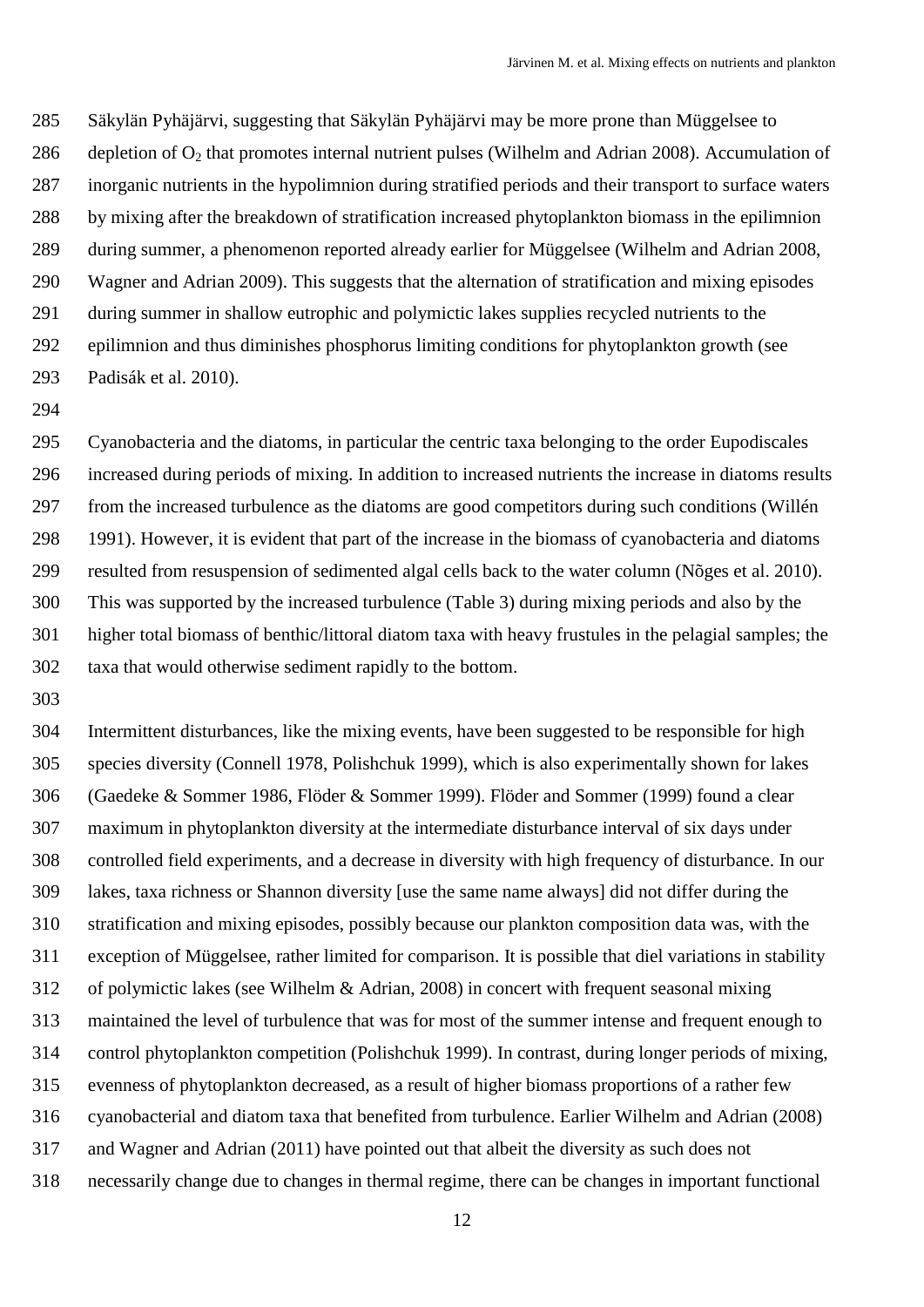traits. For instance, increased dominance by cyanobacteria may affect nutrient recycling and nutrient stoichiometry via N-fixation. Filamentous cyanobacteria are also poor food for zooplankton which may be reflected to upper food web. Our zooplankton data was too scarce to notice differences in zooplankton composition or diversity between the mixed and stratified periods. In Müggelsee a rise a rise in the relative potion of thermophilc copepod species was observed during events of thratification exceeding a length of 4 weeks (Wagner and Adrian 2011). Zooplankton species with high thermal tolerances (i.e. *Thermocyclops oithonoides*, *Thermocyclops crassus*) and ⁄or those that grow quickly at high temperatures (i.e. rotifers) became more common.

 The results from the three shallow, eutrophic and frequently mixing European lakes highlighted the importance of stratification and mixing events in shaping nutrient and oxygen concentrations in the water column. The results help to understand the impacts of climate-induced changes in thermal regime of lakes (e.g. Snucins & Gunn 2000, Arvola et al. 2010, Jones et al. 2010). Despite variation in stratification did not clearly affect the plankton diversity, the phytoplankton composition changed at group level which may affect ecosystem functionality (Wagner & Adrian 2011). Stratification event length and stability need to surpass critical thresholds in order to affect relative species composition, functionality, etc……Wagner and Adrian, 2009, 2011…. The results are best applicable to shallow polymictic lakes, where the temperature difference between epi- and hypolimnion is low (during stratified periods), but appreciating that each lake behaves differently to climatic forcing (Blenckner et al. 2010) depending on morphometry, and the plankton community is under continuous interrelation with chemical and biological components of the ecosystem (Padisák et al. 2011). Like in polymictic lakes, the changes in mixing regime of dimictic lakes may result from temperature effects and/or precipitation- or reacidification related changes in dissolved organic carbon (water colour) load from the catchment that affects heat content (Houser 2006, Monteith et al. 2007, Hongve et al. 2004). For instance, an artificial deepening of the thermocline in a small humic lake in Southern Finland decreased N concentrations in the epilimnion (Forsius et al. 2010, Verta et al. 2010).

#### **Acknowledgements**

We thank the staff of the Finnish Environment Institute (SYKE), the Pyhäjärvi Institute, the

Leibniz-Institute of Freshwater Ecology and Inland Fisheries, and Estonian University of Life

Sciences (EMU) for sampling and technical support. Funding was received from the European

Community's Seventh Framework Programme (FP7/ENV-2009-1) under grant agreement 244121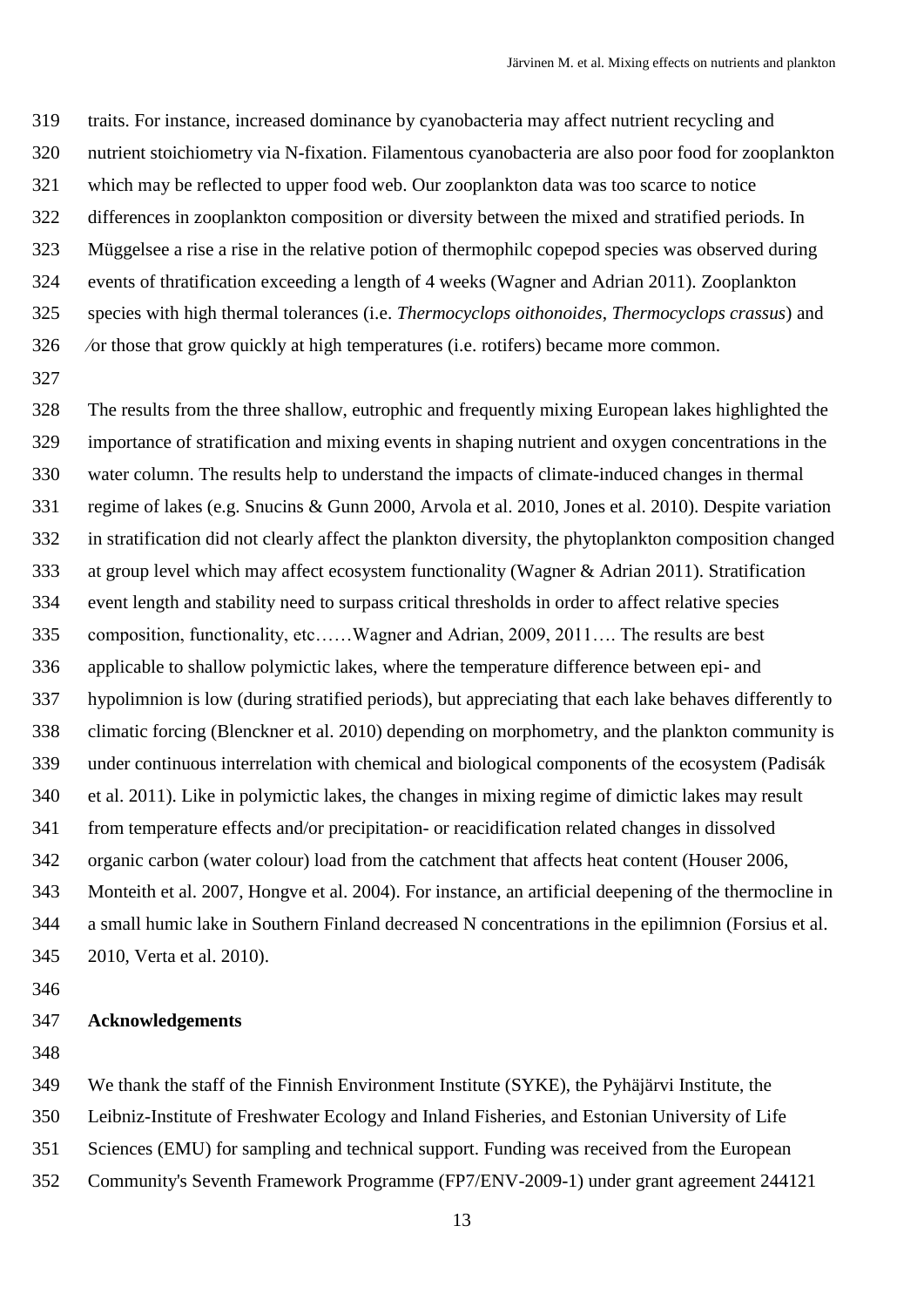- (REFRESH project, "Adaptive strategies to Mitigate the Impacts of Climate Change on European
- Freshwater Ecosystems"), and the EU LIFE+ Project "Participatory monitoring, forecasting, control
- and socio-economic impacts of eutrophication and algal blooms in River Basin Districts
- (GisBloom)", Grant agreement no. LIFE09 ENV/FI/000569.
- 
-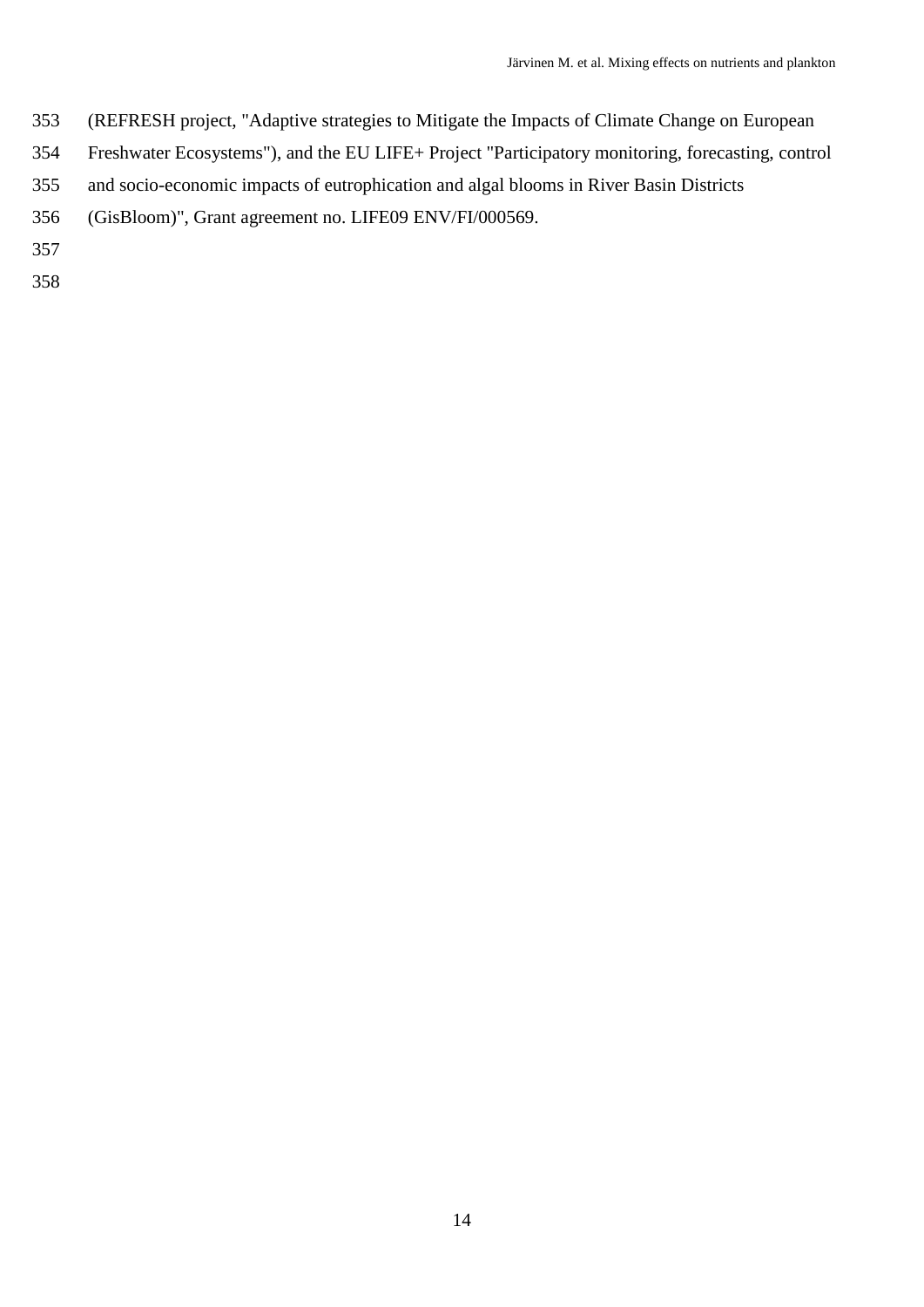| 359 | <b>References</b>                                                                                          |
|-----|------------------------------------------------------------------------------------------------------------|
| 360 |                                                                                                            |
| 361 | Adrian, R., Waltz, N., Hintze, T., Hoeg, S. & Rusche, R. 1999. Effects of ice duration on plankton         |
| 362 | succession during spring in a shallow polymictic lake. Freshwater Biology 41: 621-632.                     |
| 363 |                                                                                                            |
| 364 | APHA 2000. APHA (American Public Health Association) 1985. Standard methods for the examination of         |
| 365 | water and wastewater. American Public Health Association. Washington DC, USA.                              |
| 366 |                                                                                                            |
| 367 | Arvola, L., George, D., Livingstone, D.M., Järvinen, M., Blenckner, T., Dokulil, M.T., Jennings, E., Nic   |
| 368 | Aonghusa, C., Nõges, P., Nõges T., & Weyhenmeyer, G.A. 2010. The impact of the changing climate on the     |
| 369 | thermal characteristics of lakes. In: D.G. George (ed.), The Impact of Climate Change on European Lakes.   |
| 370 | Aquatic Ecology Series 4, DOI 10.1007/978-90-481-2945-4_6, Springer. pp. 85-101.                           |
| 371 |                                                                                                            |
| 372 | Blenckner, T., Adrian, R., Arvola, L., Järvinen, M., Nõges, P., Nõges, T., Pettersson, K. & Weyhenmeyer,   |
| 373 | G.A. 2010. The impact of climate change on lakes in Northern Europe. In: D.G. George (ed.), The Impact of  |
| 374 | Climate Change on European Lakes. Aquatic Ecology Series 4, DOI 10.1007/978-90-481-2945-4_18,              |
| 375 | Springer. pp. 339-358.                                                                                     |
| 376 |                                                                                                            |
| 377 | CEN, 2006. Water quality – Guidance on the enumeration of phytoplankton using inverted microscopy          |
| 378 | (Utermöhl technique).                                                                                      |
| 379 |                                                                                                            |
| 380 | Flöder, S. & Sommer, U. 1999. Diversity of planktonic communities: an experimental test of the             |
| 381 | intermediate disturbance hypothesis. Limnology and Oceanography 44: 1114-1119.                             |
| 382 |                                                                                                            |
| 383 | Forsius, M., Saloranta, T., Arvola, L., Salo, S., Verta, M., Ala-Opas, P., Rask, M. & Vuorenmaa, J. 2010.  |
| 384 | Physical and chemical consequences of artificially deepened thermocline in a small humic lake $-$ a paired |
| 385 | whole-lake climate change experiment. Hydrol. Earth. Syst. Sci. 14: 2629-2642.                             |
| 386 |                                                                                                            |
| 387 | Gaedeke, A. & Sommer, U. 1986. The influence of the frequency of periodic disturbances on the              |
| 388 | maintenance of phytoplankton diversity. Oecologia 71: 25-28.                                               |
| 389 |                                                                                                            |
| 390 | Gerten, D. & R. Adrian 2001. Differences in the persistency of the North Atlantic Oscillation signal among |
| 391 | lakes. Limnology and Oceanography 46: 448-455.                                                             |
| 392 |                                                                                                            |
| 393 | Gyllström, M., Hansson, L.-A., Jeppesen, E., García-Criado, F., Gross, E., Irvine, K., Kairesalo, T.,      |
| 394 | Kornijow, R., Miracle, M. R., Nykänen, M., Nõges, T., Romo, S., Stephen, D., Van Donk, E. & Moss, B.       |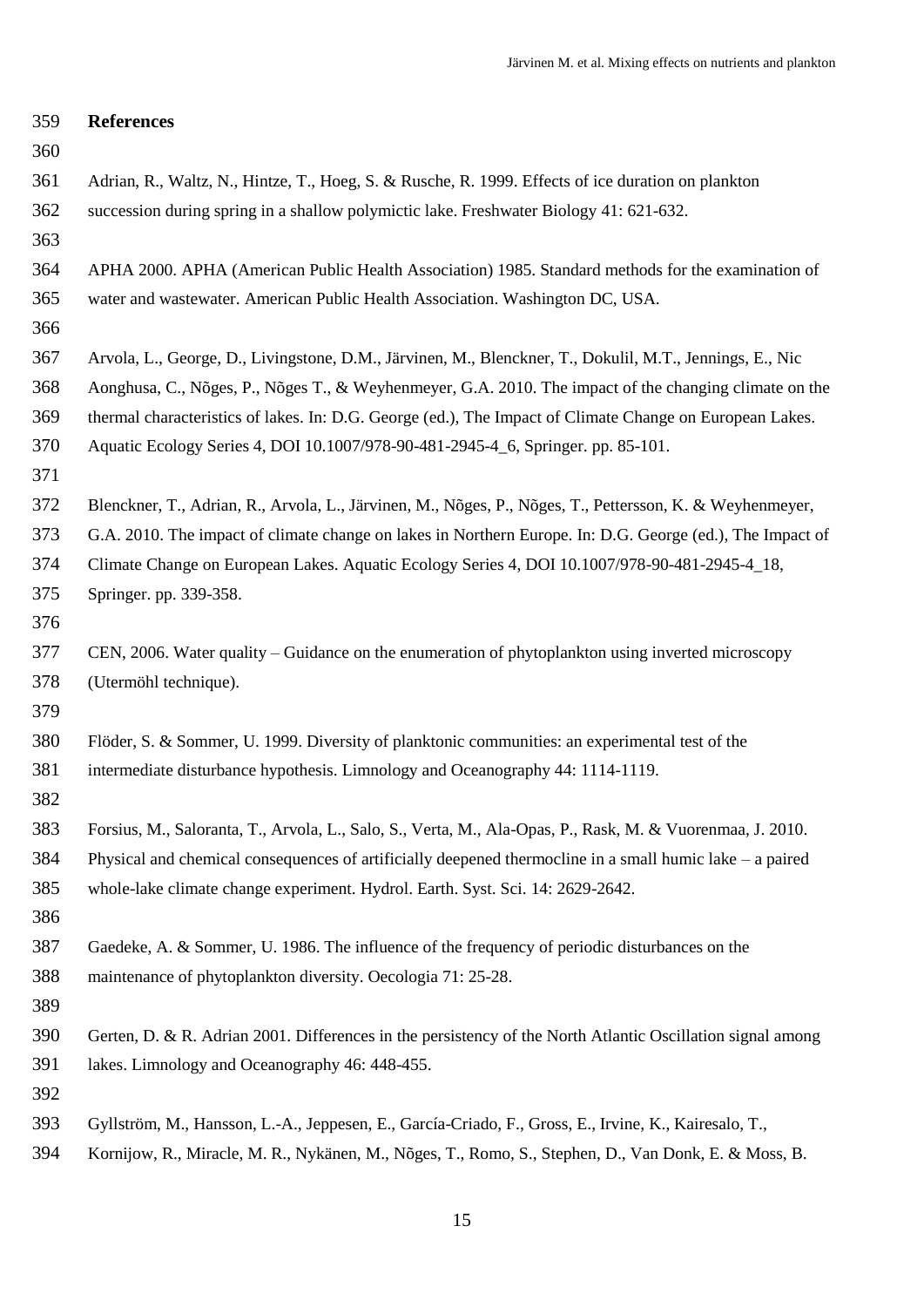2005. The role of climate in shapping zooplankton communities of shallow lakes. Limnology and Oceanography 50: 2008-2012. Hongve, D., Riise, G. & Kristiansen, J. F. 2004. Increased colour and organic acid concentrations in Norwegian forest lakes and drinking water – a result of increased precipitation? Aquatic Science 66: 231– 238. Huisman, J., van Oostveen, P. & Weissing, F. J. 1999. Species dynamics in phytoplankton blooms: incomplete mixing and competition for light. The American Naturalist 154: 46-68. Jones, I., Sahlberg, J. & Persson, I. 2010. Modelling the impact of climate change on the thermal characteristics of lakes. In: D.G. George (ed.), The Impact of Climate Change on European Lakes. Aquatic Ecology Series 4, DOI 10.1007/978-90-481-2945-4\_7, Springer. pp. 103-120. Jones, I.D., Page, T., Elliott, J.A., Thackeray, S.J. & Heathwaite, A.L. 2011. Increases in lake phytoplankton biomass caused by future climate-driven changes to seasonal river flow. Global Change Biology 17: 1809- 1820. Kosten, S., Huszar, V.L.M., Becares, E., Costa, L.S., vanDonk, E., Hansson, L.-A., Jeppesen, E., Kruk, C., Lacerot, G., Mazzeo, N., De Meester, L., Moss, B., Lurling, M., Nõges, T., Romo, S. & Scheffer, M. 2012. Warmer climates boost cyanobacterial dominance in shallow lakes. Global Change Biology 18: 118-126. Lydersen, E., K. J. Aanes, S. Andersen, T. Andersen, P. Brettum, T. Baekken, L. Lien, E.A., Lindstøm, J.E. Løvik, M. Mjelde, T. J. Oredalen, A. L. Solheim, R. Romstad & R. F. Wright 2008. Ecosystem effects of thermal manipulation of a whole lake, Lake Breisjøen, southern Norway (THERMOS project). Hydrol. Earth Syst. Sci. 12: 509-522. Montagnes, D. J. S., Morgan, G., Bissinger, J., Atkinson, D., Weisse, T. 2008. Short-term temperature change may impact freshwater carbon flux: a microbial perspective. Global Change Biology 14: 1-16. Monteith, D. T., Stoddard, J. L., Evans, C. D., de Wit, H.A., Forsius, M., Høgåsen, T., Wilander, A., Skjelkvåle, B. L., Jeffries, D., Vuorenmaa, J., Keller, B., Kopácek, J. & Vesely, J. 2007. Dissolved organic carbon trends resulting from changes in atmospheric deposition chemistry. Nature 450: 537-541. Nõges, T., Nõges, P. & Laugaste, R. 2003. Water level as a mediator between climate change and phytoplankton composition in a large shallow temperate lake. Hydrobiologia 506-509: 257-263.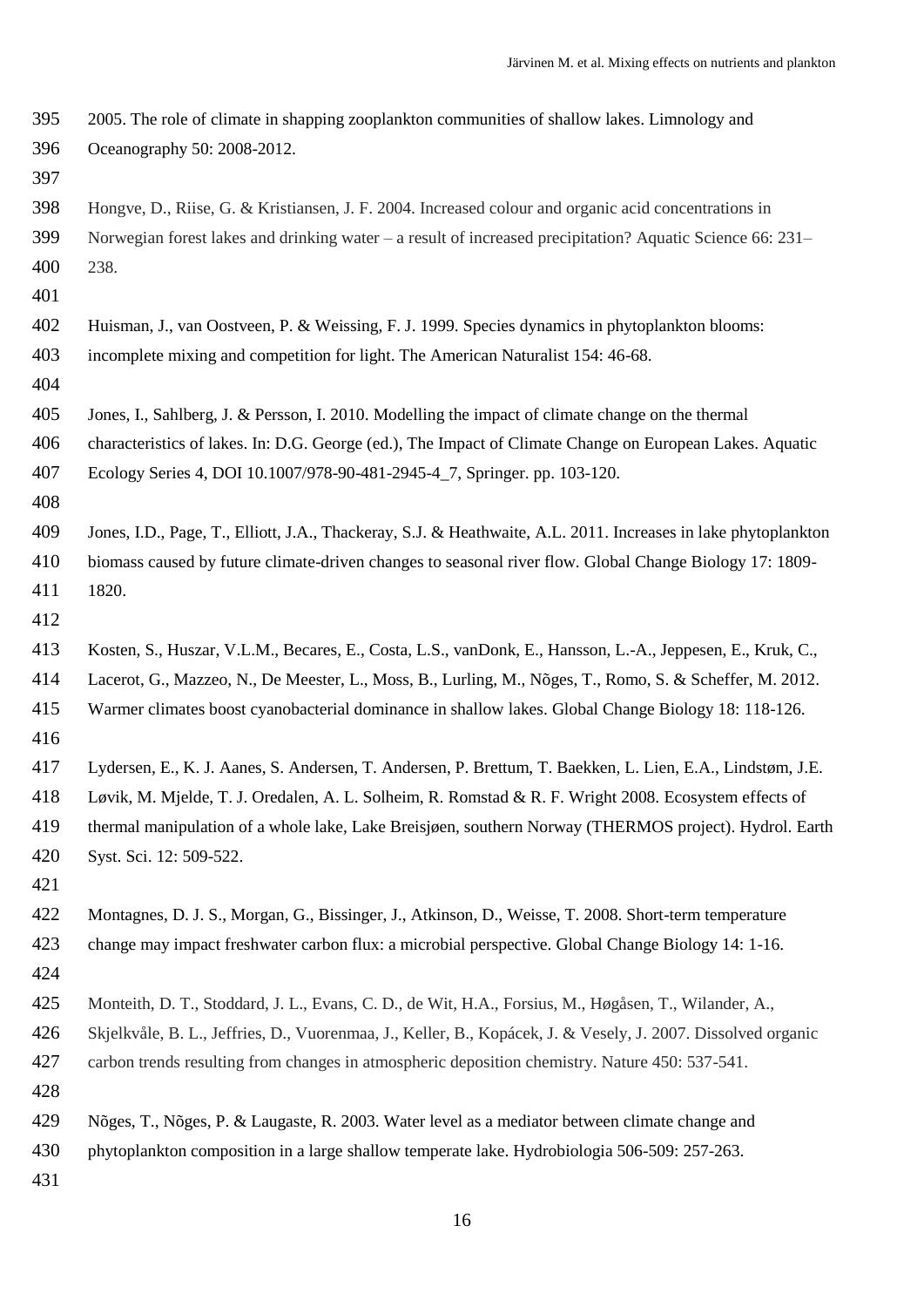| 432 | Nõges, P., Adrian, R., Anneville, O., Arvola, L., Blenckner, T., George, G., Jankowski, T., Järvinen, M.,      |
|-----|----------------------------------------------------------------------------------------------------------------|
| 433 | Maberly, S., Padisák, J., Straile, D., Teubner, K. & Weyhenmeyer, G.A. 2010. The impact of variations in       |
| 434 | the climate on seasonal dynamics of phytoplankton. In: D.G. George (ed.), The Impact of Climate Change on      |
| 435 | European Lakes. Aquatic Ecology Series 4, DOI 10.1007/978-90-481-2945-4_14, Springer. pp. 253-274.             |
| 436 |                                                                                                                |
| 437 | Nõges, P., Nõges, T., Ghiani, M., Paracchini, B., Pinto Grande, J. & Sena, F. 2011. Morphometry and            |
| 438 | trophic state modify the thermal response of lakes to meteorological forcing. Hydrobiologia 667: 241-254.      |
| 439 |                                                                                                                |
| 440 | Niemistö, J. P., Holmroos, H., Nurminen, L. & Horppila, J. 2009. Resuspension-mediated temporal variation      |
| 441 | in phosphorus concentrations and internal loading. Journal of Environmental Quality 38: 560-566.               |
| 442 |                                                                                                                |
| 443 | Padisák, J., Crossetti, L.O. & Naselli-Flores, L. 2009. Use and misuse in the application of the phytoplankton |
| 444 | functional classification: a critical review with updates. Hydrobiologia 621:1-19                              |
| 445 |                                                                                                                |
| 446 | Paerl, H.W. & Huisman, J. 2008. Climate – blooms like it hot. Science 320: 57-58.                              |
| 447 |                                                                                                                |
| 448 | Reynolds, C.S. 1987. The response of phytoplankton communities to changing lake environments. Schweitz.        |
| 449 | Z. Hydrol. 49: 220-236.                                                                                        |
| 450 |                                                                                                                |
| 451 | Reynolds, C.S. 1988. The concept of ecological succession applied to seasonal periodicity of freshwater        |
| 452 | phytoplankton. Verh. Int. Verein. Limnol. 23: 683-691.                                                         |
| 453 |                                                                                                                |
| 454 | Reynolds, C.S., Huszar, V., Krug, C., Naselli-Flores, L. & Melo, S. 2002. Towards a functional classification  |
| 455 | of the freshwater phytoplankton. Journal of Plankton research 24. 417-428.                                     |
| 456 |                                                                                                                |
| 457 | Saloranta, T. M., Forsius, M., Järvinen, M. & Arvola, L. 2009. Impacts of projected climate change on the      |
| 458 | thermodynamics of a shallow and deep lake in Finland: model simulations and Bayesian uncertainty               |
| 459 | analysis. Hydrology Research 40: 234-248.                                                                      |
| 460 |                                                                                                                |
| 461 | Shurin etal., 2010. Ecology Letters, (2010) 13: 453-463]                                                       |
| 462 |                                                                                                                |
| 463 | Snucins, E.& Gunn, J. 2000. Interannual variation in the thermal structure of clear and colored lakes.         |
| 464 | Limnology and Oceanography 45: 1639-1646.                                                                      |
| 465 |                                                                                                                |
| 466 | Ventelä, A.-M., Kirkkala, T., Lendasse, A., Tarvainen, M., Helminen, H. & Sarvala, J. 2011. Climate-related    |
| 467 | challenges in long-term management of Säkylän Pyhäjärvi (SW Finland). Hydrobiologia 660: 49-58.                |
| 468 |                                                                                                                |
|     |                                                                                                                |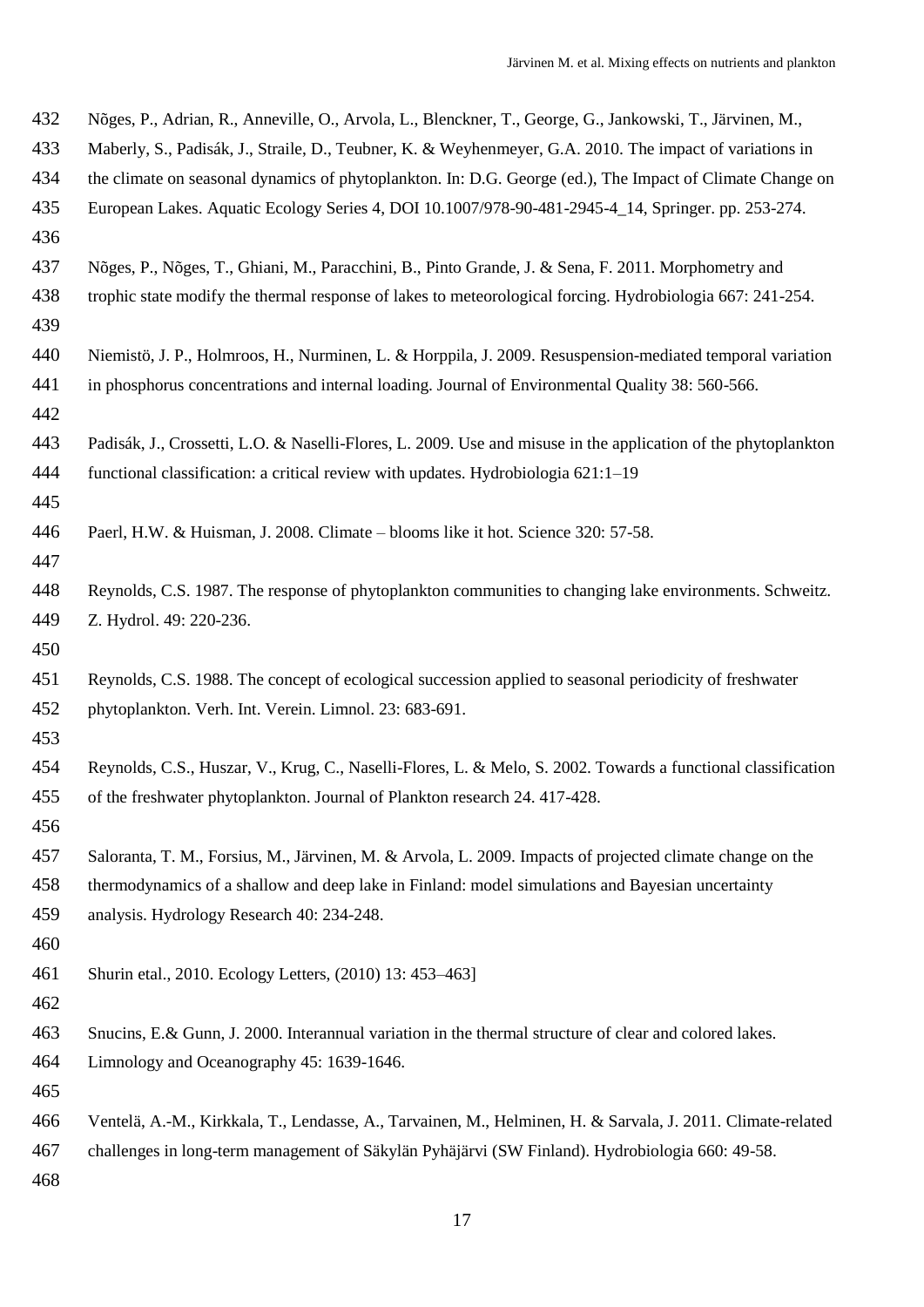- Wagner, C. & Adrian, R. 2009. Cyanobacteria dominance: quantifying the effects of climate change.
- Limnology and Oceanography 54: 2460-2468.
- 
- Wagner, C.& Adrian, R. 2011. Consequences of changes in thermal regime for plankton diversity and trait
- composition in a polymictic lake: a matter of temporal scale. Freshwater Biology Doi:10.1111/j.1365-
- 2427.2011.02623.x
- 
- Wilhelm, S., Hintze, T., Livingstone, D.M. & Adrian, R. 2006. Long-term response of daily epilimnetic
- temperature extrema to climate forcing. Canadian Journal of Fisheries and Aquatic Science 63: 2467-2477.
- 
- Wilhelm, S.& Adrian, R. 2008. Impact of summer warming on the thermal characteristics of a polyhumic
- lake and consequences for oxygen, nutrients and phytoplankton. Freshwater Biology 53:226-237.
- doi:10.1111/j.1365-2427.2007.01887.x)
- 
- Willén, E. 1991. Planktonic diatoms an ecological review. Algological Studies 9: 450-481.
-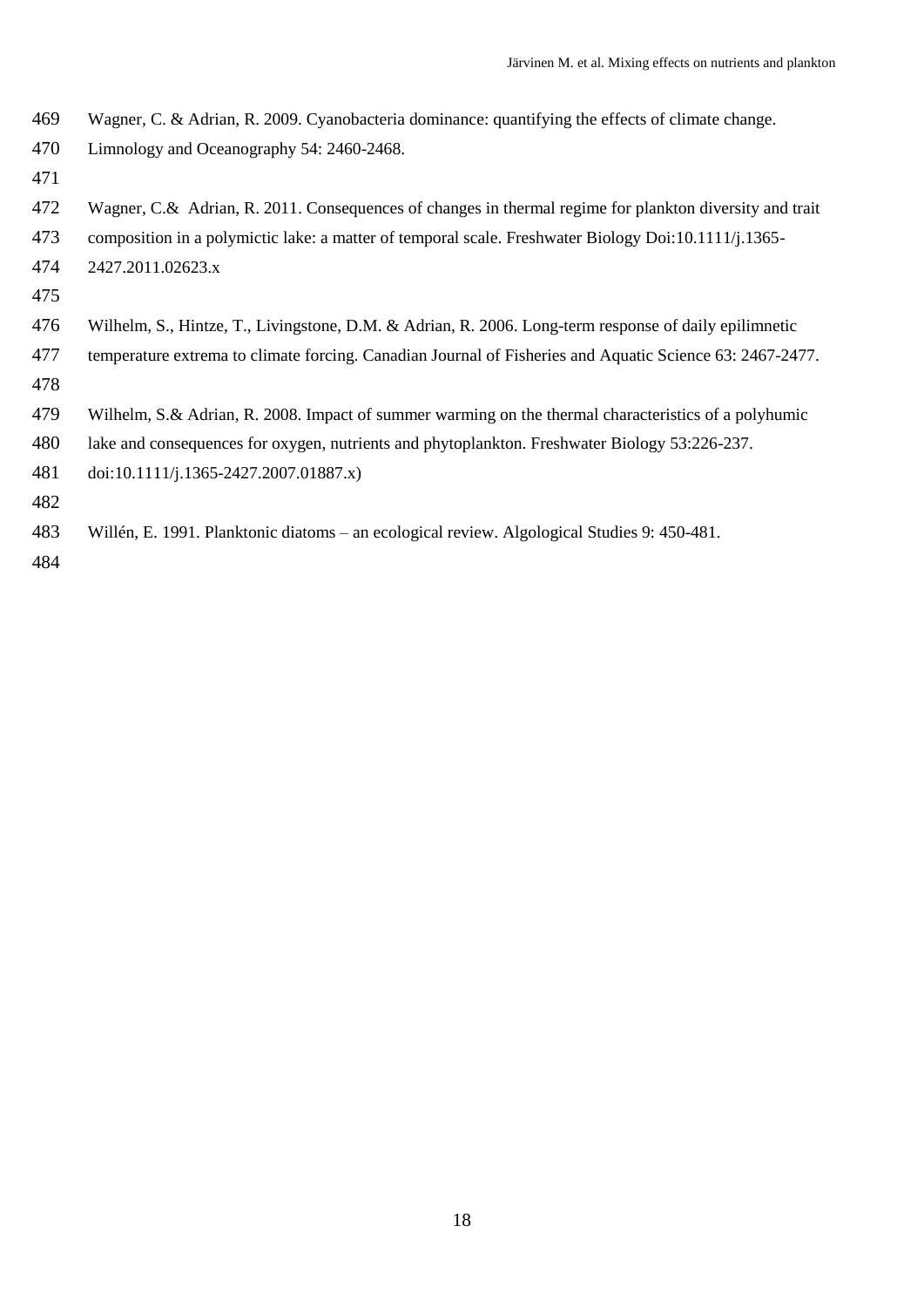## **Figure captions**

 

**Fig 1** Temporal variability of Schmidt stability  $(J m<sup>-2</sup>)$  in June-August 2008-2011 in the studied lakes: a) Pyhäjärvi (FI) and Müggelsee (DE) and b) Võrtsjärv (EST). Grey vertical lines separate 490 different years. Horizontal dotted line shows the Schmidt stability of  $3.5 \text{ J m}^{-2}$  used as criteria to separate stratified and mixed periods.

493 **Fig 2** Periods with stratification (Schmidt stability  $> 3.5$  J m<sup>-2</sup>) (black lines) by week in June-August 2008-2011 in the studied lakes: Säkylän Pyhäjärvi (FI), Võrtsjärv (EST) and Müggelsee (DE). The length of the line indicates the duration of the respective stratification episode. Grey areas indicate

- the periods with the stability data, white areas indicate the absence of stability data.
- 

498 **Fig 3** Water column stability (J m<sup>-2</sup>) and the biomass of cyanobacteria (mg  $1^{-1}$ ) in May-September 2009 in L. Säkylän Pyhäjärvi.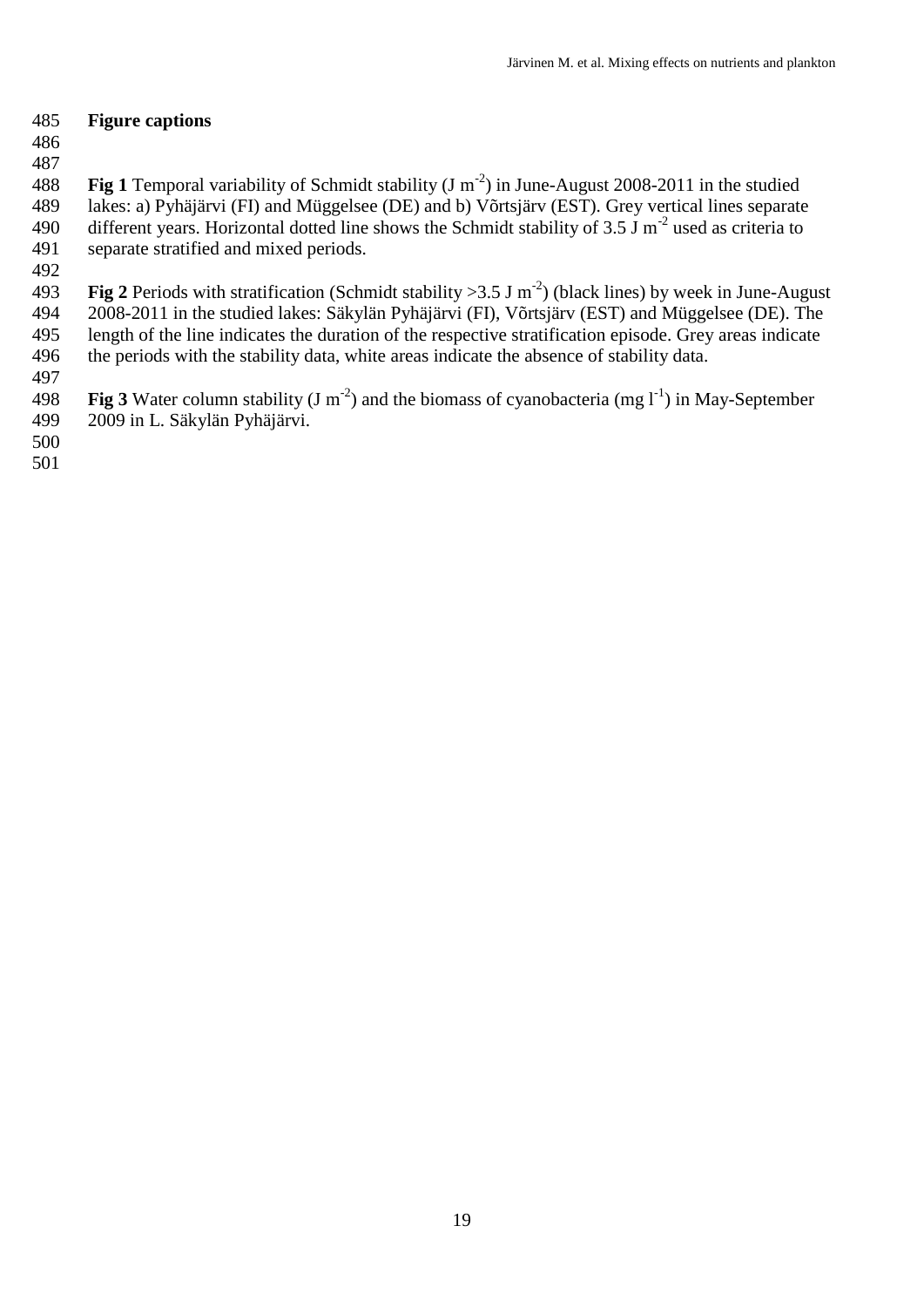# **Table 1.** Characteristics of the study lakes.

| Lake      | Country | Lake characterisation                             | Lake area<br>$(km^2)$ | Lon<br>Lat        |                  | Volume<br>$(km^3)$ | Mean<br>depth(m) | Max depth<br>(m) | Retention<br>(year) |
|-----------|---------|---------------------------------------------------|-----------------------|-------------------|------------------|--------------------|------------------|------------------|---------------------|
| Müggelsee | Germany | eutrophic, polymictic                             | 7.3                   | $52^{\circ}26'$ N | 13°39'E          | 0.036              | 4.9              | 8.0              | 0.12                |
| Võrtsjärv | Estonia | eutrophic, polymictic,<br>fluctuating water level | 270                   | 58°17'N           | $26^{\circ}02'E$ | 0.75               | 2.8              | 6.0              |                     |
| Pyhäjärvi | Finland | eutrophic, polymictic                             | 155                   | $61^{\circ}00'$ N | $22^{\circ}18'E$ | 0.85               | 5.5              | 26.0             | >4                  |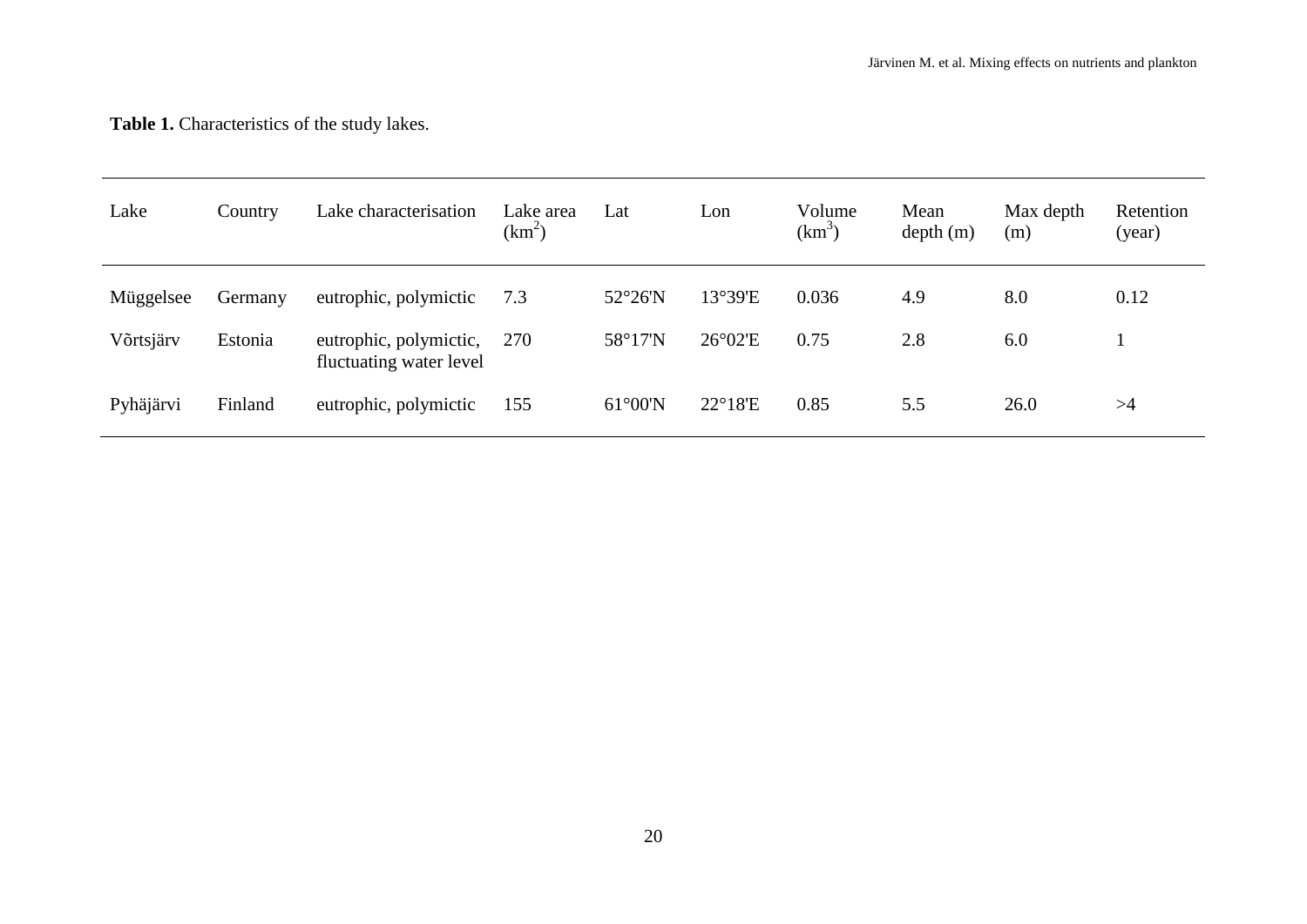| Table 2. Difference in water temperature (WT °C) between the surface and bottom layers in the June-August samples as defined for the stratified      |  |
|------------------------------------------------------------------------------------------------------------------------------------------------------|--|
| periods (Schmidt stability > 3.5 J m <sup>-2</sup> ) and for the weakly stratified/mixing periods (Schmidt stability $\leq$ 3.5 J m <sup>-2</sup> ). |  |

|           |      | Stratified<br>(stability > 3.5 J m <sup>-2</sup> )<br>difference in WT $(^{\circ}C)$ |     |    | Mixing/weakly stratified<br>(stability $\leq$ 3.5 J m <sup>-2</sup> )<br>difference in WT $(C^{\circ})$ |     |     |     |  |  |  |  |  |
|-----------|------|--------------------------------------------------------------------------------------|-----|----|---------------------------------------------------------------------------------------------------------|-----|-----|-----|--|--|--|--|--|
| Lake      | mean | min                                                                                  | max | n  | mean                                                                                                    | min | max | n   |  |  |  |  |  |
| Müggelsee | 3.2  | 0.7                                                                                  | 9.2 | 37 | 0.2                                                                                                     |     | 2.5 | 98  |  |  |  |  |  |
| Võrtsjärv | 5.8  | 3.7                                                                                  | 7.8 | 6  | 0.1                                                                                                     |     | 1.3 | 189 |  |  |  |  |  |
| Pyhäjärvi | 3.8  | 13                                                                                   | 7.5 | 36 | 0.6                                                                                                     | 0.2 | I.6 | 69  |  |  |  |  |  |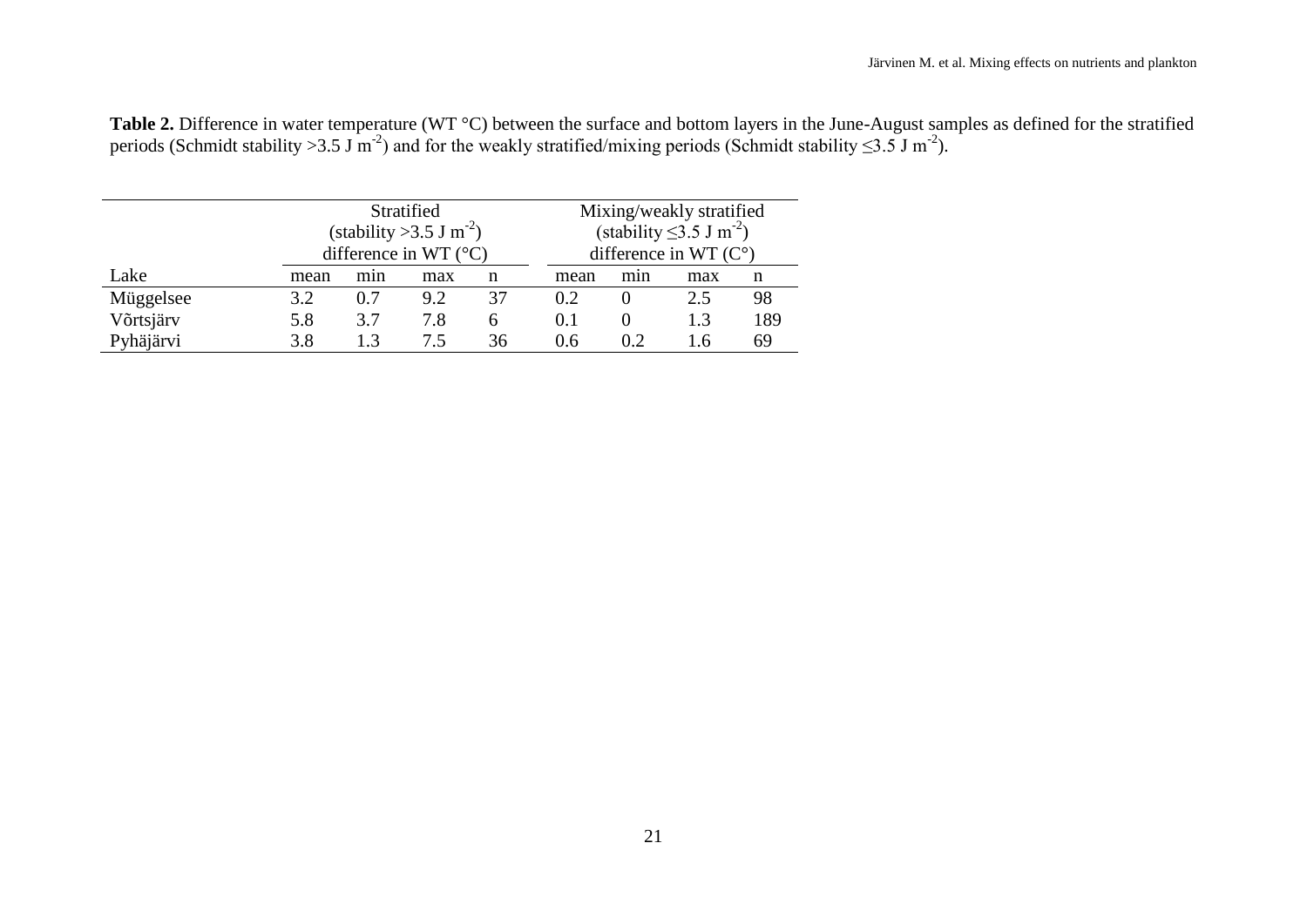**Table 3.** Summary statistics (mean  $\pm$  SD) of physico-chemical variables during periods of stratification (Schmidt stability >3.5 J m<sup>-2</sup>) and number of observations. Significant differences between the stratified and mixing periods shown as bold (p<0.001) or underlined (p<0.05).

|                                                              |                        |             | Pyhäjärvi (FI)              |                 |              | Võrtsjärv (EST)         |             |                             |             |              |                        |             | Müggelsee (GER)             |             |              |
|--------------------------------------------------------------|------------------------|-------------|-----------------------------|-----------------|--------------|-------------------------|-------------|-----------------------------|-------------|--------------|------------------------|-------------|-----------------------------|-------------|--------------|
|                                                              | $>3.5 \text{ Jm}^{-2}$ |             | $\leq$ 3.5 Jm <sup>-2</sup> |                 | Mann-Whitney | $>3.5$ Jm <sup>-2</sup> |             | $\leq$ 3.5 Jm <sup>-2</sup> |             | Mann-Whitney | $>3.5 \text{ Jm}^{-2}$ |             | $\leq$ 3.5 Jm <sup>-2</sup> |             | Mann-Whitney |
| Variable                                                     | $mean \pm SD$          | $\mathbf n$ | $mean \pm SD$               | $\mathbf n$     | D            | $mean \pm SD$           | $\mathbf n$ | $mean \pm SD$               | $\mathbf n$ | D            | $mean \pm SD$          | $\mathbf n$ | $mean \pm SD$               | $\mathbf n$ | p            |
| Stability $(J m^2)$                                          | $12.6 \pm 9.3$         | 38          | $1.2 \pm 0.8$               | 70              | 0.000        | $5.8 \pm 1.7$           | 6           | $0.1 \pm 0.6$               | 251         | 0.000        | $16.9 \pm 15.2$        | 26          | $0.7 \pm 1.2$               | 26          | 0.000        |
| $WT (°C)$ epi                                                | $18.6 \pm 1.8$         | 38          | $16.7 \pm 2.1$              | 70              | 0.000        | $24.8 \pm 1.6$          | 6           | $19.6 \pm 3.5$              | 141         | 0.001        | $21.3 \pm 1.6$         | 26          | $19.7 \pm 1.4$              | 25          | 0.001        |
| $WT (°C)$ hypo $(2.5m)$                                      | $15.6 \pm 2.2$         | 38          | $16.4 \pm 2.1$              | 70              | 0.154        | $22.6 \pm 1.9$          | 6           | $19.7 \pm 3.6$              | 142         | 0.043        | $19.5 \pm 1.1$         | 24          | $18.6 \pm 1.4$              | 22          | 0.029        |
| Dissolved $O_2$ (mg $I^1$ ) epi                              | $9.7 \pm 0.4$          | 38          | $9.8 \pm 0.3$               | 70              | 0.160        | $10.1 \pm 1.3$          | 6           | $9.7 \pm 1.3$               | 233         | 0.314        | $19.4 \pm 5.2$         | 24          | $17.1 \pm 5.2$              | 26          | 0.016        |
| Dissolved O2 $(mg I1)$ hypo                                  | $5.5 \pm 2.3$          | 38          | $8.4 \pm 1.5$               | 70              | 0.000        | n.a.                    |             | n.a.                        |             |              | $14.2 \pm 7.3$         | 22          | $16.2 \pm 6.2$              | 24          | 0.085        |
| Turbidity FNU epi                                            | $1.8 \pm 0.6$          | 37          | $2.8 \pm 0.8$               | 62              | 0.000        | n.a.                    |             | n.a.                        |             |              | n.a.                   |             | n.a.                        |             |              |
| PO <sub>4</sub> -P <sub>(</sub> $\mu$ g I <sup>1</sup> ) epi | $1.8 \pm 1.6$          | 5           | $2.8 \pm 1.6$               | 7               | 0.268        | n.a.                    |             | n.a.                        |             |              | $77.0 \pm 84.1$        | 26          | 134.7±105.8 27              |             | 0.003        |
| $PO_4$ - $P_({\mu g I}^1)$ hypo                              | $16.2 \pm 8.1$         | 5           | $7.4 \pm 5.0$               | 7               | 0.030        | n.a.                    |             | n.a.                        |             |              | $179.0 \pm 154.2$      | 26          | $151.6 \pm 150.8$ 5         |             | 0.696        |
| Total P $(\mu g \, \Gamma^1)$ epi                            | $19\pm3$               | 5           | $20 + 4$                    | $\tau$          | 0.755        | n.a.                    |             | n.a.                        |             |              | 154±98                 | 26          | $221 \pm 115$               | 27          | 0.010        |
| Total P $(\mu g \, \Gamma^1)$ hypo                           | $37 \pm 10$            | 5           | $30+8$                      | $\tau$          | 0.343        | n.a.                    |             | n.a.                        |             |              | $272 \pm 187$          | 26          | $228 \pm 150$               | 5           | 0.735        |
| $NO2+NO3-N (µg1)$ epi                                        | $11\pm11$              | 5           | $10 \pm 11$                 | 7               | 0.639        | n.a.                    |             | n.a.                        |             |              | $42.7 \pm 60.3$        | 26          | $27.8 \pm 36.7$ 27          |             | 0.247        |
| $NO2+NO3-N$ (µg $I1$ ) hypo                                  | $15.5 \pm 13.4$        | 5           | $9.3 \pm 9.9$               | 7               | 0.106        | n.a.                    |             | n.a.                        |             |              | $48.4 \pm 61.8$        | 25          | $22.0 \pm 26.4$ 5           |             | 0.355        |
| $NH_4-N$ (µg l-1) epi                                        | $6.5 \pm 9.3$          | 5           | $6.8{\pm}6.2$               | 7               | 0.755        | n.a.                    |             | n.a.                        |             |              | $83.1 \pm 79.3$        | 26          | 123.0±122.1 27              |             | 0.214        |
| $NH_4-N$ (µg $\Gamma^1$ ) hypo                               | 180.4±117.0 5          |             | $37.1 \pm 73.6$             | $7\phantom{.0}$ | 0.018        | n.a.                    |             | n.a.                        |             |              | $261.5 \pm 208.1$      | 24          | 195.0-234.8 5               |             | 0.352        |
| Total N $(\mu g \Gamma^1)$ epi                               | $402 \pm 20$           | 5           | $432 + 27$                  | 7               | 0.106        | n.a.                    |             | n.a.                        |             |              | $1009 \pm 173$         | 26          | $1073 \pm 183$              | 27          | 0.301        |
| Total N ( $\mu$ g I <sup>1</sup> ) hypo                      | 593±119                | 5           | $475 \pm 73$                | $\tau$          | 0.030        | n.a.                    |             | n.a.                        |             |              | 1143±225               | 26          | $1140 \pm 230$              | 5           | 0.979        |
| $SRSi$ (mg $\lceil \cdot \rceil$ ) epi                       | n.a.                   |             | n.a.                        |                 |              | n.a.                    |             | n.a.                        |             |              | $3.5 \pm 2.4$          | 26          | $4.5 \pm 2.3$               | 27          | 0.113        |
| SRSi $(mg I^1)$ hypo                                         | n.a.                   |             | n.a.                        |                 |              | n.a.                    |             | n.a.                        |             |              | $4.8 \pm 2.6$          | 26          | $5.0 \pm 2.3$               | 5           | 0.548        |
| Fe $(\mu g I^1)$ epi                                         | $77 + 36$              | 5           | $101 \pm 40$                | $\tau$          | 0.343        | n.a.                    |             | n.a.                        |             |              | n.a.                   |             | n.a.                        |             |              |
| Fe $(\mu g I^1)$ hypo                                        | $271 \pm 58$           | 5           | $208 + 80$                  | 7               | 0.149        | n.a.                    |             | n.a.                        |             |              | n.a.                   |             | n.a.                        |             |              |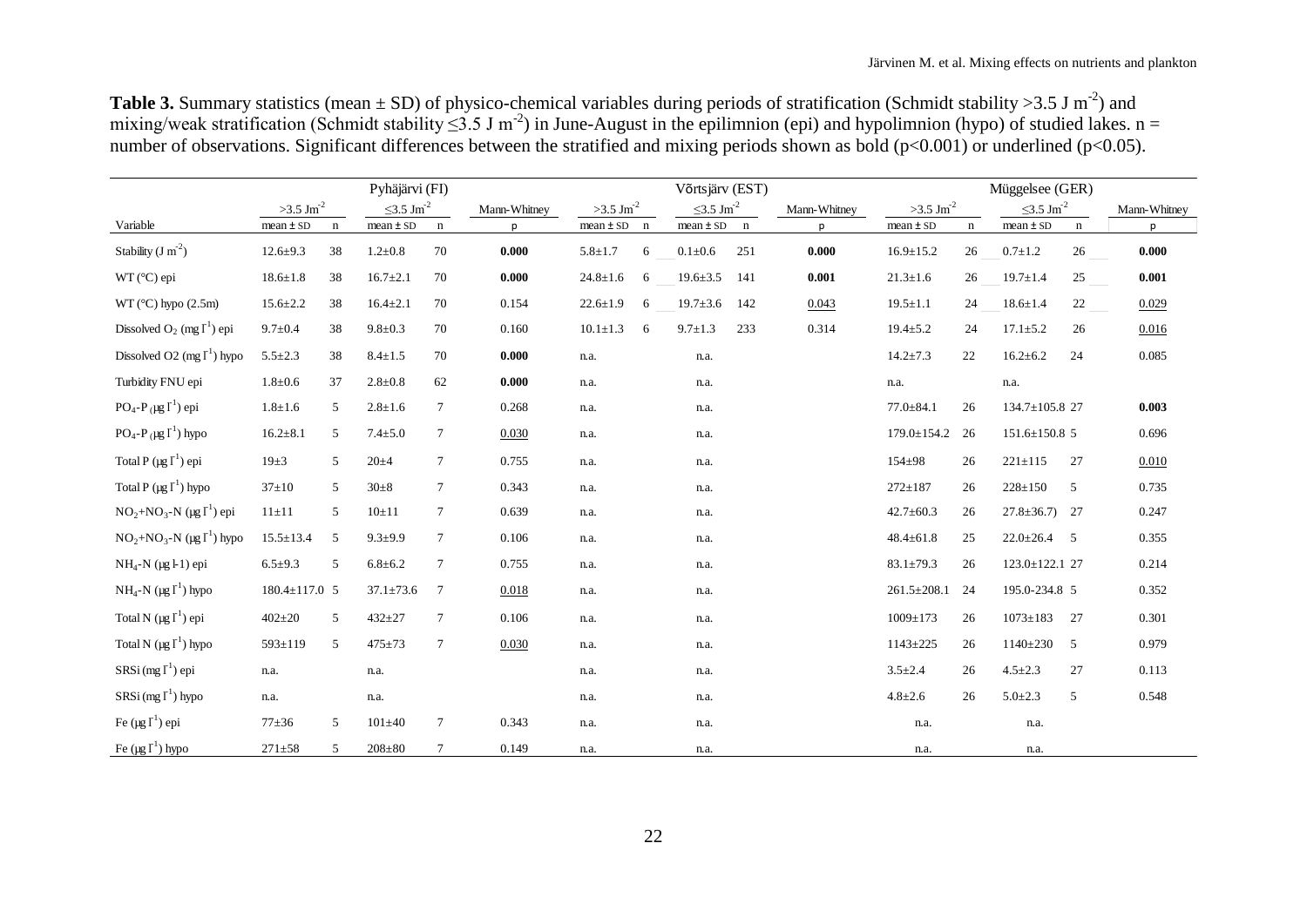**Table 4.** Summary statistics (mean ± SD) of plankton abundance, biomass, taxa numbers, Shannon diversity index and Evenness during the periods of stratification (Schmidt stability > 3.5 J m<sup>-2</sup>) and mixing/weak stratification (Schmidt stability 
lets 3.5 J m<sup>-2</sup>) in June-August in the epilimnion (epi) and hypolimnion (hypo) of studied lakes.  $n =$  the number of observations. Significant differences between the stratified and mixing periods shown as bold ( $p<0.001$ ) or underlined ( $p<0.05$ ).

|                                              |                             |                         | Pyhäjärvi                   |    |              |                         | Vörtjärv                    |                |              | Müggelsee               |             |                             |    |              |  |
|----------------------------------------------|-----------------------------|-------------------------|-----------------------------|----|--------------|-------------------------|-----------------------------|----------------|--------------|-------------------------|-------------|-----------------------------|----|--------------|--|
|                                              | $>3.5 \text{ J} \text{m}^2$ |                         | $\leq$ 3.5 Jm <sup>-2</sup> |    | Mann-Whitney | $>3.5$ Jm <sup>-2</sup> | $\leq$ 3.5 Jm <sup>-2</sup> |                | Mann-Whitney | $>3.5$ Jm <sup>-2</sup> |             | $\leq$ 3.5 Jm <sup>-2</sup> |    | Mann-Whitney |  |
| Variable                                     | $mean \pm SD$               | n                       | $mean \pm SD$ n             |    | D            | $mean \pm SD$ n         | $mean \pm SD$               | n              | p            | $mean \pm SD$           | $\mathbf n$ | $mean \pm SD$               | n  | D            |  |
| Phytoplankton                                |                             |                         |                             |    |              |                         |                             |                |              |                         |             |                             |    |              |  |
| Chlorophyll $a \ (\mu g I^1)$                | $3.8 \pm 2.0$               | 37                      | $8.2 \pm 3.7$               | 68 | 0.000        | $35.3 \pm 0.51$ 4       | $45.5 \pm 9.12$             | 169            | 0.012        | 39.4 (11.1-81.4)        | 26          | 37.3 (9.6-100.5)            | 27 | 0.364        |  |
| Total biomass (mg l-1)                       | $0.62 \pm 0.17$             | 3                       | $2.54 \pm 1.82$ 6           |    | 0.024        | n.a.                    | $22.04 \pm 4.22$            | 9              |              | $6.65(1.07-18.13)$      | 26          | $6.14(0.53-15.97)$          | 27 | 0.887        |  |
| Cyanobacteria (mg $\Gamma^1$ )               | $0.10 \pm 0.07$             | - 37                    | $0.32 \pm 0.25$ 68          |    | 0.000        | $13.0 \pm 0.99$ 4       | $11.8 \pm 2.81$             | 94             | 0.258        | $1.76(0.01-8.19)$       | 26          | $1.51(0.04-11.01)$          | 27 | 0.444        |  |
| Species richness (no of taxa)                | $59 \pm 16$                 | 3                       | $62 \pm 13$                 | 6  | 1.000        | n.a.                    | $34(26-48)$                 | 9              |              | $13(7-22)$              | 26          | $13(8-21)$                  | 27 | 0.796        |  |
| No of taxa with >5% tot-biom                 | $4.2 \pm 1.6$               | 3                       | $4.3 \pm 1.6$               | 6  | 0.714        | n.a.                    | $3(2-4)$                    | 9              |              | $4(1-7)$                | 26          | $4(1-7)$                    | 27 | 0.271        |  |
| Diatom biomass (mg l-1)                      | $0.26 \pm 0.08$             | -3                      | $1.92 \pm 2.31$ 6           |    | 0.229        | n.a.                    | $5.62(2.41-9.43)$           | 9              |              | 3.17 (0.001-16.37) 26   |             | $3.86(0.02 - 11.617)$ 27    |    | 0.434        |  |
| Eupodiscales (mg $l^1$ )                     | $0.01 \pm 0.003$ 3          |                         | $0.39 \pm 0.45$ 6           |    | 0.024        | n.a.                    | $3.83(1.04-7.32)$           | 9              |              | $2.95(0-16.36)$         | 26          | $3.76(0.01-11.50)$          | 27 | 0.262        |  |
| Pennales (mg $\Gamma^1$ )                    | $0.26 \pm 0.08$ 3           |                         | $1.34 \pm 1.92$ 6           |    | 0.167        | n.a.                    | $1.45(0.40-3.31)$           | - 9            |              | $0.22(0-2.20)$          | 26          | $0.10(0-0.47)$              | 27 | 0.855        |  |
| Chlorophyceae (mg $\Gamma^1$ )               | $0.03 \pm 0.008$ 3          |                         | $0.07 \pm 0.02$ 6           |    | 0.057        | n.a.                    | $0.37(0.11-0.81)$           | $\overline{9}$ |              | $0.27(0.01-0.86)$       | 26          | $0.08(0.01-0.32)$           | 27 | 0.003        |  |
| Dinophyceae $(mg I1)$                        | $0.05 \pm 0.04$             | $\overline{\mathbf{3}}$ | $0.04 \pm 0.03$ 6           |    | 0.629        | n.a.                    | $2.31(0.11-11.55)$ 9        |                |              | $0.28(0-1.41)$          | 26          | $0.26(0-1.15)$              | 27 | 0.566        |  |
| Diversity (Shannon by biomass)               | $1.26 \pm 0.20$             | 3                       | $1.13 \pm 0.27$ 6           |    | 0.629        | n.a.                    | $0.77(0.53-0.98)$           | - 9            |              | $0.63(0.05-1.05)$       | 26          | $0.63(0.26-0.88)$           | 27 | 0.119        |  |
| Evenness                                     | $0.71 \pm 0.07$             | $\overline{\mathbf{3}}$ | $0.64 \pm 0.12$ 6           |    | 0.857        | n.a.                    | $0.50(0.34-0.58)$           | - 9            |              | $0.53(0.06-0.81)$       | 26          | $0.57(0.27-0.81)$           | 27 | 0.063        |  |
| Zooplankton                                  |                             |                         |                             |    |              |                         |                             |                |              |                         |             |                             |    |              |  |
| Total number $(10^5 \text{ ind. m}^2)$       | $6.51 \pm 1.61$             | -3                      | $8.29 \pm 2.02$ 5           |    | 0.786        | n.a.                    | 72.9 (32.7-140.3) 9         |                |              | 26.2 (54.2-82.8)        | 26          | 25.6 (12.9-53.9)            | 27 | 0.957        |  |
| Richness (no of taxa)                        | n.a.                        |                         | n.a.                        |    |              | n.a.                    | $15.3(12-21)$               | 9              |              | $36(29-48)$             | 20          | $35(25-47)$                 | 20 | 0.578        |  |
| Diversity (Shannon by abundance)             | $0.76 \pm 0.04$             | -3                      | $0.81 \pm 0.04$ 5           |    | 1.000        | n.a.                    | $0.65(0.44-0.84)$           | 9              |              | $1.04(0.82 - 1.31)$     | 20          | $1.03(0.83-1.35)$           | 20 | 0.929        |  |
| Evenness                                     | $0.74 \pm 0.08$             | -3                      | $0.77 \pm 0.03$ 5           |    | 1.000        | n.a.                    | $0.56(0.37-0.78)$           | 9              |              | $0.66(0.53-0.78)$       | 20          | $0.66(0.51-0.83)$           | 20 | 1.000        |  |
| Cladocera number $(10^5 \text{ ind. m}^2)$   | $1.8 \pm 1.3$               | 3                       | $3.3 \pm 1.8$               | 5  | 0.393        | n.a.                    | $4.5(0.1-31.0)$             | 9              |              | $2.1(0.02-13.5)$        | 26          | $1.7(0.01-13.3)$            | 27 | 0.204        |  |
| Cyclopoida number $(10^5 \text{ ind. m}^2)$  | $4.7 \pm 1.6$               | 3                       | $5.0 \pm 1.1$               | 5  | 1.000        | n.a.                    | $7.3(3.0-11.4)$             | 9              |              | $2.0(0.4-4.7)$          | 26          | $2.3(0.3-5.6)$              | 27 | 0.797        |  |
| Rotifera number $(10^5 \text{ ind. m}^{-2})$ | n.a.                        |                         | n.a.                        |    |              | n.a.                    | $62.4(5.2-132.0)$           | 9              |              | $20.0(3.3-76.8)$        | 26          | 19.1 (3.2-49.5)             | 27 | 0.745        |  |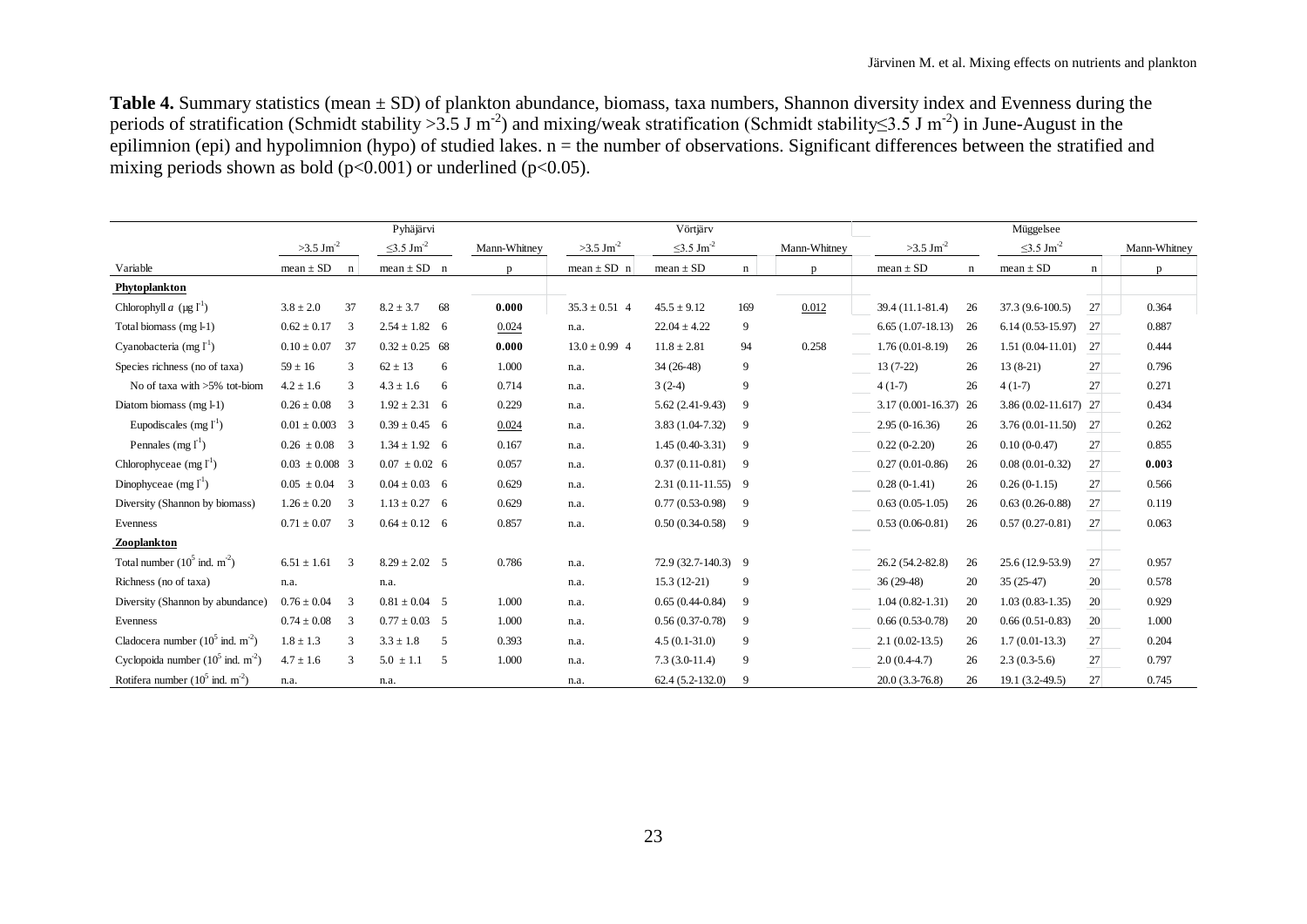## **Fig 1.**

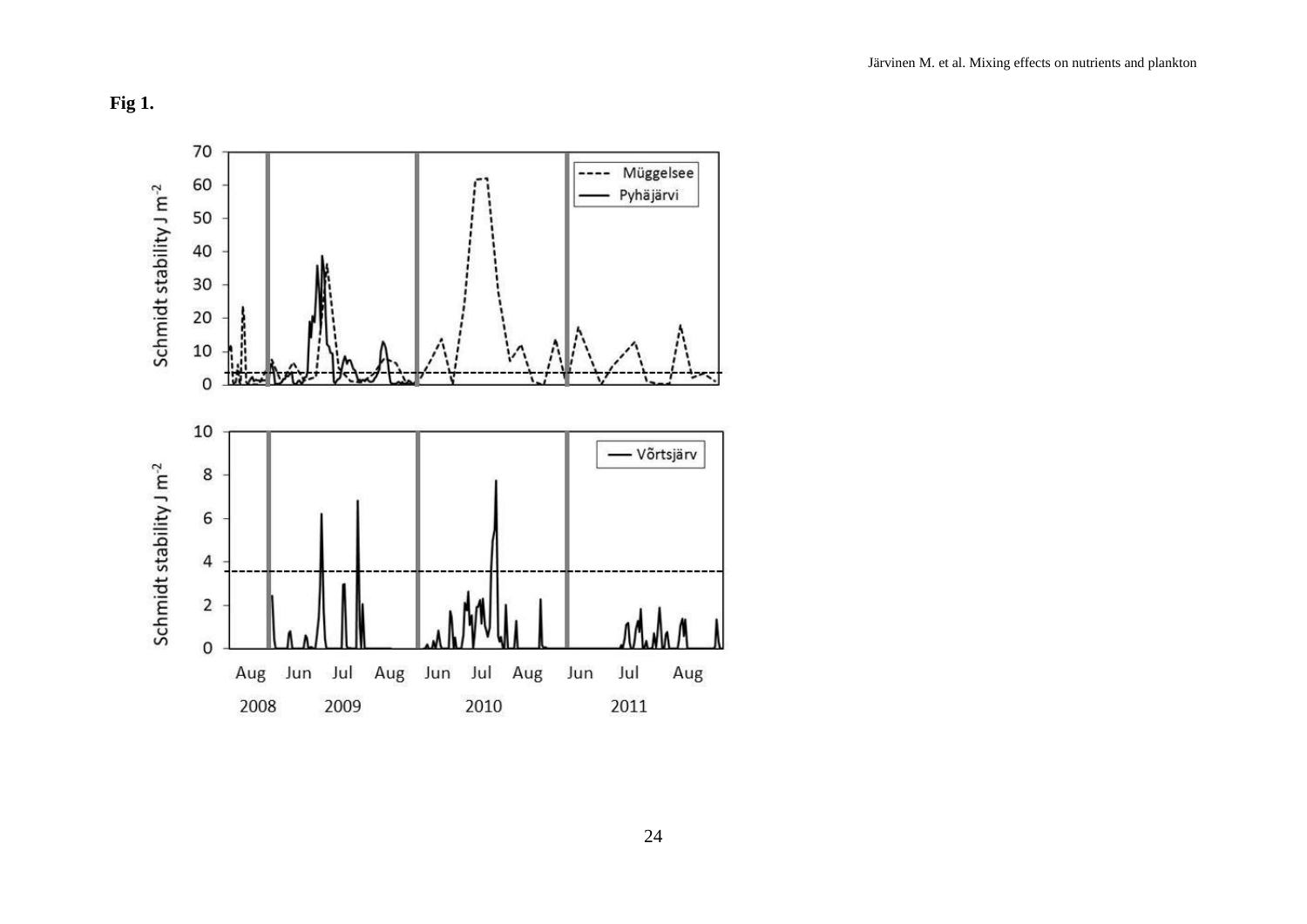# **Fig. 2**

| Fig. 2            |           |    |           |    |           |    |      |           |    |    |        |    | Järvinen M. et al. Mixing effects on nutrients and plankton |
|-------------------|-----------|----|-----------|----|-----------|----|------|-----------|----|----|--------|----|-------------------------------------------------------------|
|                   |           |    | June      |    |           |    | July |           |    |    | August |    |                                                             |
| Lake              | Week $23$ | 24 | 25        | 26 | 27        | 28 | 29   | 30        | 31 | 32 | 33     | 34 | 35                                                          |
|                   |           |    |           |    |           |    |      |           |    |    |        |    |                                                             |
| Säkylän Pyhäjärvi | 2008      |    |           |    |           |    |      |           |    |    |        |    |                                                             |
|                   | 2009      |    | $\bullet$ |    |           |    |      |           |    |    |        |    |                                                             |
|                   |           |    |           |    |           |    |      |           |    |    |        |    |                                                             |
| Võrtsjärv         | 2009      |    |           |    | $\bullet$ |    |      | $\bullet$ |    |    |        |    |                                                             |
|                   | 2010      |    |           |    |           |    |      |           |    |    |        |    |                                                             |
|                   | 2011      |    |           |    |           |    |      |           |    |    |        |    |                                                             |
|                   |           |    |           |    |           |    |      |           |    |    |        |    |                                                             |
| Müggelsee         | 2008      |    |           |    |           |    |      |           |    |    |        |    |                                                             |
|                   | 2009      |    |           |    |           |    |      |           |    |    |        |    |                                                             |
|                   | 2010      |    |           |    |           |    |      |           |    |    |        |    |                                                             |
|                   | 2011      |    |           |    |           |    |      |           |    |    |        |    |                                                             |
|                   |           |    |           |    |           |    |      |           |    |    |        |    |                                                             |